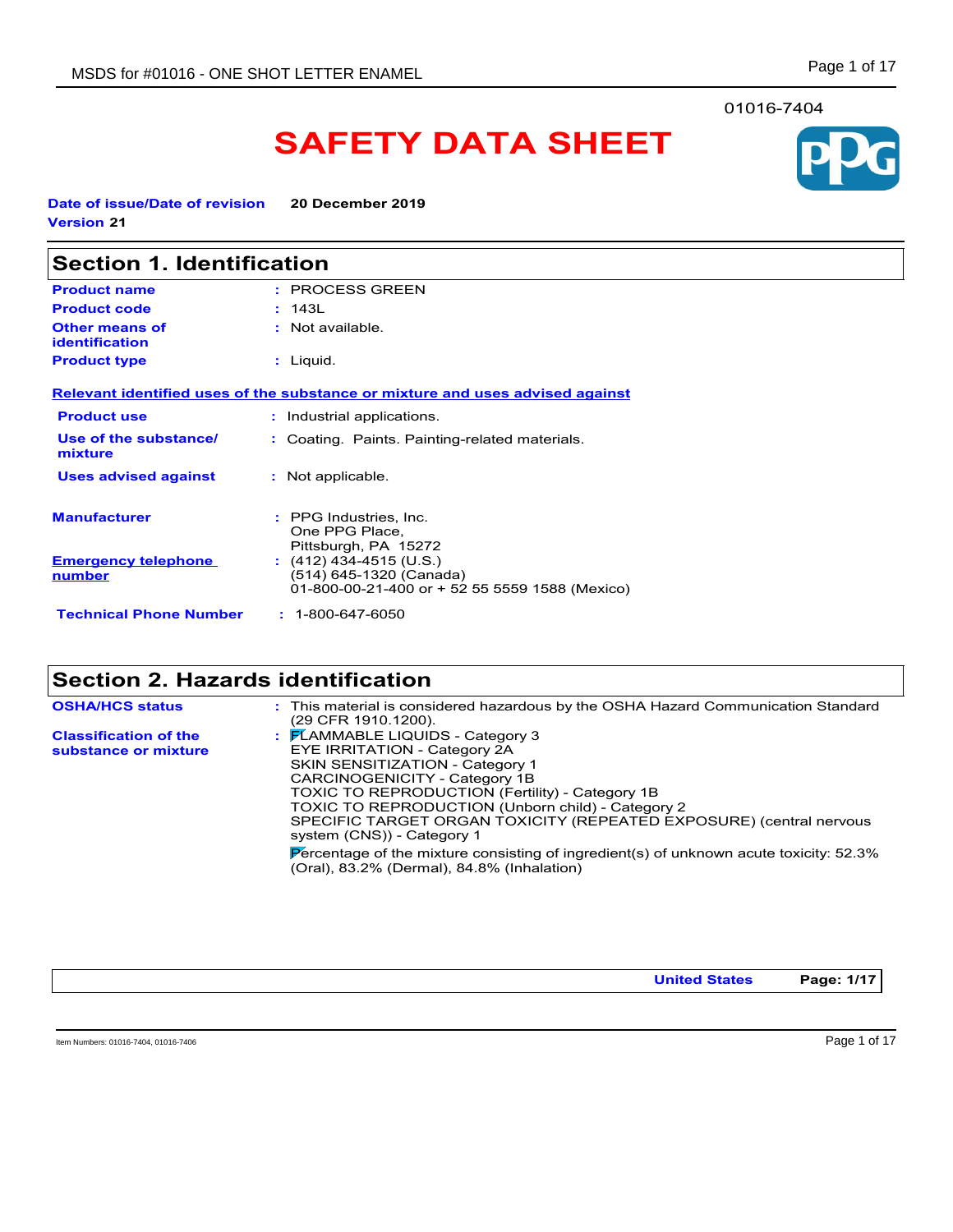#### **Product code 143L Date of issue 20 December 2019 Version 21**

## **Section 2. Hazards identification**

This product contains TiO2 which has been classified as a GHS Carcinogen Category 2 based on its IARC 2B classification. For many PPG products, TiO2 is utilized as a raw material in a liquid coating formulation. In this case, the TiO2 particles are bound in a matrix with no meaningful potential for human exposure to unbound particles of TiO2 when the product is applied with a brush or roller. Sanding the coating surface or mist from spray applications may be harmful depending on the duration and level of exposure and require the use of appropriate personal protective equipment and/or engineering controls (see Section 8).

|                                                       | exposure and require the use or appropriate personal protective equipment and/or<br>engineering controls (see Section 8).                                                                                                                                                                                                                                                                                                                                                                                                                                                                                                                                                                                                |
|-------------------------------------------------------|--------------------------------------------------------------------------------------------------------------------------------------------------------------------------------------------------------------------------------------------------------------------------------------------------------------------------------------------------------------------------------------------------------------------------------------------------------------------------------------------------------------------------------------------------------------------------------------------------------------------------------------------------------------------------------------------------------------------------|
| <b>GHS label elements</b><br><b>Hazard pictograms</b> |                                                                                                                                                                                                                                                                                                                                                                                                                                                                                                                                                                                                                                                                                                                          |
|                                                       |                                                                                                                                                                                                                                                                                                                                                                                                                                                                                                                                                                                                                                                                                                                          |
| <b>Signal word</b>                                    | t.<br>Danger                                                                                                                                                                                                                                                                                                                                                                                                                                                                                                                                                                                                                                                                                                             |
| <b>Hazard statements</b>                              | Mammable liquid and vapor.<br>Causes serious eye irritation.<br>May cause an allergic skin reaction.<br>May cause cancer.<br>May damage fertility.<br>Suspected of damaging the unborn child.<br>Causes damage to organs through prolonged or repeated exposure. (central nervous<br>system (CNS))                                                                                                                                                                                                                                                                                                                                                                                                                       |
| <b>Precautionary statements</b>                       |                                                                                                                                                                                                                                                                                                                                                                                                                                                                                                                                                                                                                                                                                                                          |
| <b>Prevention</b>                                     | : Obtain special instructions before use. Do not handle until all safety precautions have<br>been read and understood. Wear protective gloves. Wear eye or face protection.<br>Wear protective clothing. Keep away from heat, hot surfaces, sparks, open flames and<br>other ignition sources. No smoking. Use explosion-proof electrical, ventilating, lighting<br>and all material-handling equipment. Use only non-sparking tools. Take precautionary<br>measures against static discharge. Keep container tightly closed. Do not breathe vapor.<br>Do not eat, drink or smoke when using this product. Wash hands thoroughly after<br>handling. Contaminated work clothing must not be allowed out of the workplace. |
| <b>Response</b>                                       | : Get medical attention if you feel unwell. IF exposed or concerned: Get medical<br>attention. IF ON SKIN (or hair): Take off immediately all contaminated clothing. Rinse<br>skin with water or shower. IF ON SKIN: Wash with plenty of soap and water. Wash<br>contaminated clothing before reuse. If skin irritation or rash occurs: Get medical<br>attention. IF IN EYES: Rinse cautiously with water for several minutes. Remove<br>contact lenses, if present and easy to do. Continue rinsing. If eye irritation persists: Get<br>medical attention.                                                                                                                                                              |
| <b>Storage</b>                                        | : Store locked up. Store in a well-ventilated place. Keep cool.                                                                                                                                                                                                                                                                                                                                                                                                                                                                                                                                                                                                                                                          |
| <b>Disposal</b>                                       | : Dispose of contents and container in accordance with all local, regional, national and<br>international regulations.                                                                                                                                                                                                                                                                                                                                                                                                                                                                                                                                                                                                   |
| <b>Supplemental label</b><br>elements                 | : Sanding and grinding dusts may be harmful if inhaled. Repeated exposure to high vapor<br>concentrations may cause irritation of the respiratory system and permanent brain and<br>nervous system damage. Inhalation of vapor/aerosol concentrations above the<br>recommended exposure limits causes headaches, drowsiness and nausea and may<br>lead to unconsciousness or death. Avoid contact with skin and clothing. Wash<br>thoroughly after handling. Emits toxic fumes when heated. DANGER - RAGS, STEEL<br>WOOL OR WASTE SOAKED WITH THIS PRODUCT MAY SPONTANEOUSLY<br>CATCH FIRE IF IMPROPERLY DISCARDED. IMMEDIATELY AFTER EACH USE,                                                                          |
|                                                       | Page: 2/17<br><b>United States</b>                                                                                                                                                                                                                                                                                                                                                                                                                                                                                                                                                                                                                                                                                       |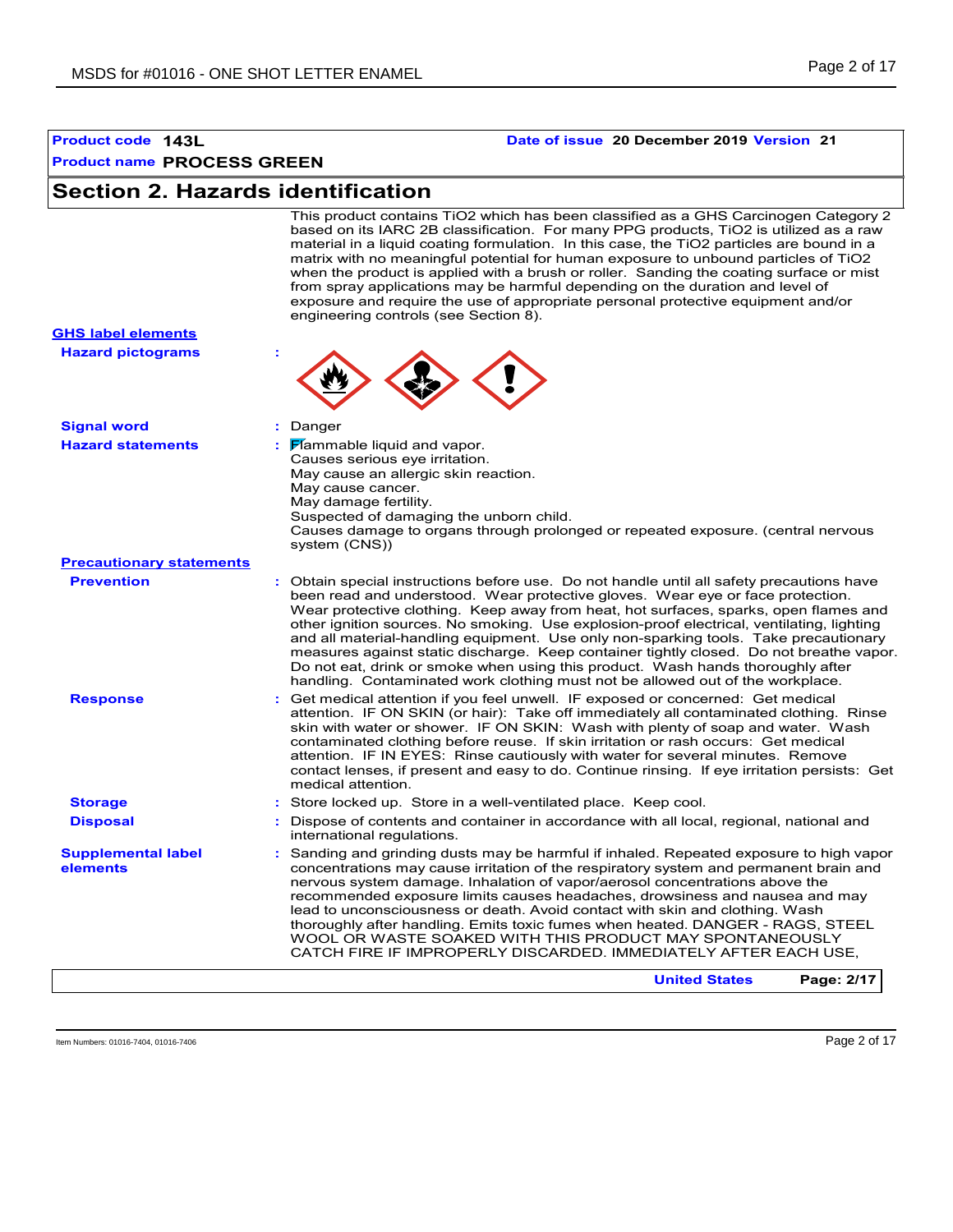#### **Product name PROCESS GREEN**

## **Section 2. Hazards identification**

PLACE RAGS, STEEL WOOL OR WASTE IN A SEALED WATER-FILLED METAL CONTAINER.

**Hazards not otherwise classified**

**:** Prolonged or repeated contact may dry skin and cause irritation.

## **Section 3. Composition/information on ingredients**

| <b>Substance/mixture</b> | : Mixt |
|--------------------------|--------|
| <b>Product name</b>      | : PRO  |

```
Mixture
: PROCESS GREEN
```

| <b>Ingredient name</b>                      | $\frac{9}{6}$      | <b>CAS number</b> |
|---------------------------------------------|--------------------|-------------------|
| <b>Stoddard solvent</b>                     | $≥10 - ≤20$        | 8052-41-3         |
| Naphtha (petroleum), hydrotreated heavy     | $≥5.0 - ≤10$       | 64742-48-9        |
| titanium dioxide                            | $≥5.0 - ≤10$       | 13463-67-7        |
| Distillates (petroleum), hydrotreated light | $≥5.0 - ≤10$       | 64742-47-8        |
| Solvent naphtha (petroleum), light aromatic | I≥0.10 - ≤2.6      | 64742-95-6        |
| xylene                                      | $\geq$ 0.10 - ≤2.4 | 1330-20-7         |
| 2-ethylhexanoic acid, zirconium salt        | $\leq 1.0$         | 22464-99-9        |
| ethylbenzene                                | < 1.0              | $100 - 41 - 4$    |
| cobalt bis(2-ethylhexanoate)                | < 1.0              | 136-52-7          |
| 2-butanone oxime                            | < 1.0              | 96-29-7           |

SUB codes represent substances without registered CAS Numbers.

Any concentration shown as a range is to protect confidentiality or is due to batch variation.

**There are no additional ingredients present which, within the current knowledge of the supplier and in the concentrations applicable, are classified as hazardous to health or the environment and hence require reporting in this section.**

**Occupational exposure limits, if available, are listed in Section 8.**

### **Section 4. First aid measures**

If ingestion, irritation, any type of overexposure or symptoms of overexposure occur during or persists after use of this product, contact a POISON CONTROL CENTER, EMERGENCY ROOM OR PHYSICIAN immediately; have Safety Data Sheet information available. Never give anything by mouth to an unconscious or convulsing person.

#### **Description of necessary first aid measures**

| <b>Eye contact</b>                    | : Remove contact lenses, irrigate copiously with clean, fresh water, holding the eyelids<br>apart for at least 10 minutes and seek immediate medical advice.                                           |
|---------------------------------------|--------------------------------------------------------------------------------------------------------------------------------------------------------------------------------------------------------|
| <b>Inhalation</b>                     | : Remove to fresh air. Keep person warm and at rest. If not breathing, if breathing is<br>irregular or if respiratory arrest occurs, provide artificial respiration or oxygen by trained<br>personnel. |
| <b>Skin contact</b>                   | : Remove contaminated clothing and shoes. Wash skin thoroughly with soap and water<br>or use recognized skin cleanser. Do NOT use solvents or thinners.                                                |
| <b>Ingestion</b>                      | : If swallowed, seek medical advice immediately and show this container or label. Keep<br>person warm and at rest. Do NOT induce vomiting.                                                             |
|                                       | Most important symptoms/effects, acute and delayed                                                                                                                                                     |
| <b>Potential acute health effects</b> |                                                                                                                                                                                                        |

**Eye contact :**

Causes serious eye irritation.

**United States Page: 3/17**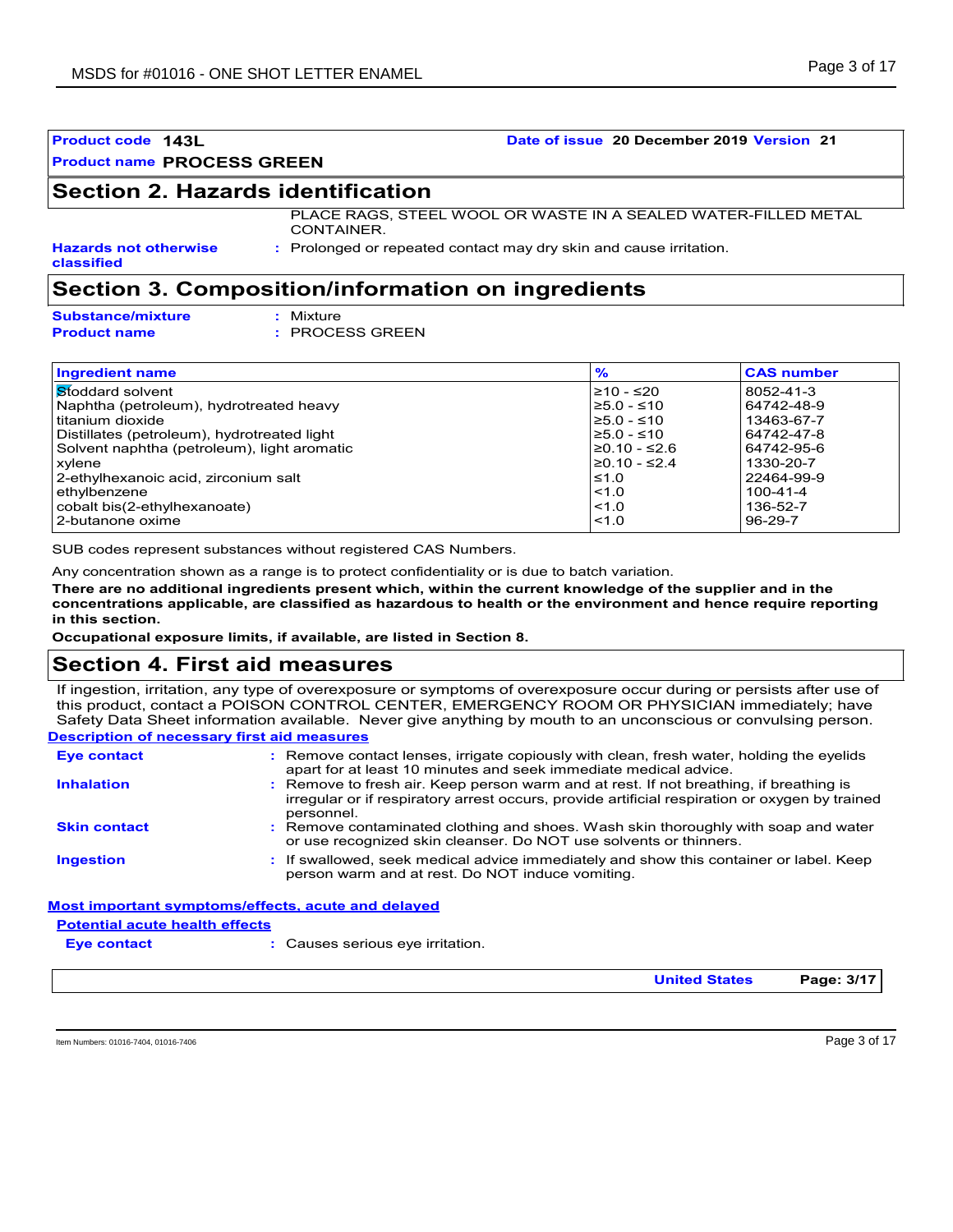## **Product code 143L Date of issue 20 December 2019 Version 21**

| Section 4. First aid measures       |                                                                                                                                                                                                                                                                                                                                                                                                                 |
|-------------------------------------|-----------------------------------------------------------------------------------------------------------------------------------------------------------------------------------------------------------------------------------------------------------------------------------------------------------------------------------------------------------------------------------------------------------------|
| <b>Inhalation</b>                   | : No known significant effects or critical hazards.                                                                                                                                                                                                                                                                                                                                                             |
| <b>Skin contact</b>                 | : Defatting to the skin. May cause skin dryness and irritation. May cause an allergic skin<br>reaction.                                                                                                                                                                                                                                                                                                         |
| <b>Ingestion</b>                    | : No known significant effects or critical hazards.                                                                                                                                                                                                                                                                                                                                                             |
| <b>Over-exposure signs/symptoms</b> |                                                                                                                                                                                                                                                                                                                                                                                                                 |
| <b>Eye contact</b>                  | : Adverse symptoms may include the following:<br>pain or irritation<br>watering<br>redness                                                                                                                                                                                                                                                                                                                      |
| <b>Inhalation</b>                   | : Adverse symptoms may include the following:<br>reduced fetal weight<br>increase in fetal deaths<br>skeletal malformations                                                                                                                                                                                                                                                                                     |
| <b>Skin contact</b>                 | : Adverse symptoms may include the following:<br>irritation<br>redness<br>dryness<br>cracking<br>reduced fetal weight<br>increase in fetal deaths<br>skeletal malformations                                                                                                                                                                                                                                     |
| <b>Ingestion</b>                    | : Adverse symptoms may include the following:<br>reduced fetal weight<br>increase in fetal deaths<br>skeletal malformations                                                                                                                                                                                                                                                                                     |
|                                     | <u>Indication of immediate medical attention and special treatment needed, if necessary</u>                                                                                                                                                                                                                                                                                                                     |
| <b>Notes to physician</b>           | : In case of inhalation of decomposition products in a fire, symptoms may be delayed.<br>The exposed person may need to be kept under medical surveillance for 48 hours.                                                                                                                                                                                                                                        |
| <b>Specific treatments</b>          | : No specific treatment.                                                                                                                                                                                                                                                                                                                                                                                        |
| <b>Protection of first-aiders</b>   | : No action shall be taken involving any personal risk or without suitable training. If it is<br>suspected that fumes are still present, the rescuer should wear an appropriate mask or<br>self-contained breathing apparatus. It may be dangerous to the person providing aid to<br>give mouth-to-mouth resuscitation. Wash contaminated clothing thoroughly with water<br>before removing it, or wear gloves. |

**See toxicological information (Section 11)**

# **Section 5. Fire-fighting measures**

| <b>Extinguishing media</b>             |                                                        |
|----------------------------------------|--------------------------------------------------------|
| <b>Suitable extinguishing</b><br>media | : Use dry chemical, $CO2$ , water spray (fog) or foam. |
| Unsuitable extinguishing<br>media      | : Do not use water jet.                                |

**United States Page: 4/17**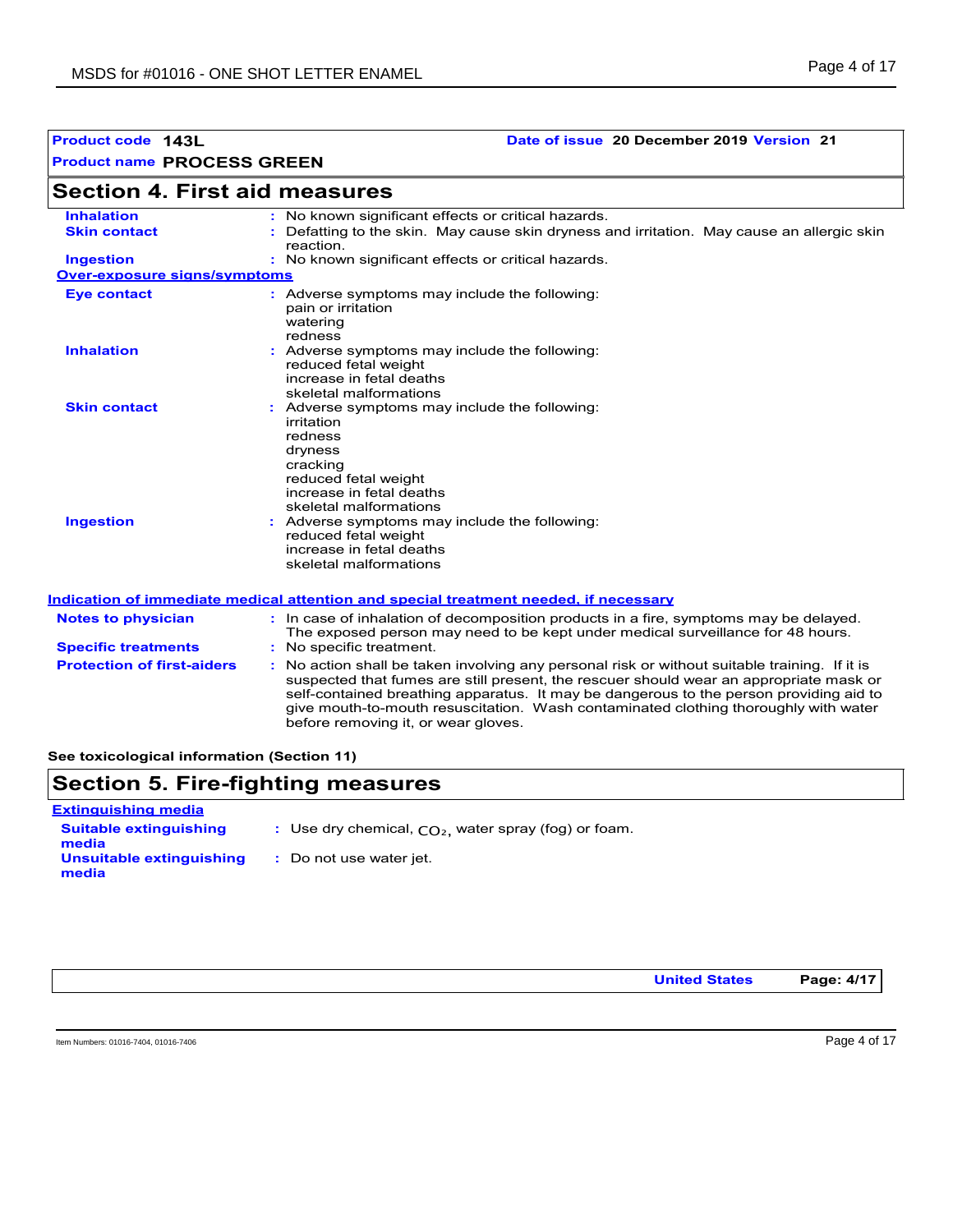#### **Product name PROCESS GREEN**

## **Section 5. Fire-fighting measures**

| <b>Specific hazards arising</b><br>from the chemical     | : Flammable liquid and vapor. In a fire or if heated, a pressure increase will occur and<br>the container may burst, with the risk of a subsequent explosion. Runoff to sewer may<br>create fire or explosion hazard. This material is harmful to aquatic life. Fire water<br>contaminated with this material must be contained and prevented from being discharged<br>to any waterway, sewer or drain. |
|----------------------------------------------------------|---------------------------------------------------------------------------------------------------------------------------------------------------------------------------------------------------------------------------------------------------------------------------------------------------------------------------------------------------------------------------------------------------------|
| <b>Hazardous thermal</b><br>decomposition products       | : Decomposition products may include the following materials:<br>carbon oxides<br>nitrogen oxides<br>halogenated compounds<br>metal oxide/oxides                                                                                                                                                                                                                                                        |
| <b>Special protective actions</b><br>for fire-fighters   | : Promptly isolate the scene by removing all persons from the vicinity of the incident if<br>there is a fire. No action shall be taken involving any personal risk or without suitable<br>training. Move containers from fire area if this can be done without risk. Use water<br>spray to keep fire-exposed containers cool.                                                                           |
| <b>Special protective</b><br>equipment for fire-fighters | : Fire-fighters should wear appropriate protective equipment and self-contained breathing<br>apparatus (SCBA) with a full face-piece operated in positive pressure mode.                                                                                                                                                                                                                                |

## **Section 6. Accidental release measures**

|                                                       | Personal precautions, protective equipment and emergency procedures                                                                                                                                                                                                                                                                                                                                                                                                                                                                                                                                                                                                                                                                                                |  |
|-------------------------------------------------------|--------------------------------------------------------------------------------------------------------------------------------------------------------------------------------------------------------------------------------------------------------------------------------------------------------------------------------------------------------------------------------------------------------------------------------------------------------------------------------------------------------------------------------------------------------------------------------------------------------------------------------------------------------------------------------------------------------------------------------------------------------------------|--|
| For non-emergency<br>personnel                        | : No action shall be taken involving any personal risk or without suitable training.<br>Evacuate surrounding areas. Keep unnecessary and unprotected personnel from<br>entering. Do not touch or walk through spilled material. Shut off all ignition sources.<br>No flares, smoking or flames in hazard area. Avoid breathing vapor or mist. Provide<br>adequate ventilation. Wear appropriate respirator when ventilation is inadequate. Put<br>on appropriate personal protective equipment.                                                                                                                                                                                                                                                                    |  |
| For emergency responders                              | If specialized clothing is required to deal with the spillage, take note of any information in<br>Section 8 on suitable and unsuitable materials. See also the information in "For non-<br>emergency personnel".                                                                                                                                                                                                                                                                                                                                                                                                                                                                                                                                                   |  |
| <b>Environmental precautions</b>                      | : Avoid dispersal of spilled material and runoff and contact with soil, waterways, drains<br>and sewers. Inform the relevant authorities if the product has caused environmental<br>pollution (sewers, waterways, soil or air).                                                                                                                                                                                                                                                                                                                                                                                                                                                                                                                                    |  |
| Methods and materials for containment and cleaning up |                                                                                                                                                                                                                                                                                                                                                                                                                                                                                                                                                                                                                                                                                                                                                                    |  |
| <b>Small spill</b>                                    | : Stop leak if without risk. Move containers from spill area. Use spark-proof tools and<br>explosion-proof equipment. Dilute with water and mop up if water-soluble. Alternatively,<br>or if water-insoluble, absorb with an inert dry material and place in an appropriate waste<br>disposal container. Dispose of via a licensed waste disposal contractor.                                                                                                                                                                                                                                                                                                                                                                                                      |  |
| <b>Large spill</b>                                    | Stop leak if without risk. Move containers from spill area. Use spark-proof tools and<br>explosion-proof equipment. Approach release from upwind. Prevent entry into sewers,<br>water courses, basements or confined areas. Wash spillages into an effluent treatment<br>plant or proceed as follows. Contain and collect spillage with non-combustible,<br>absorbent material e.g. sand, earth, vermiculite or diatomaceous earth and place in<br>container for disposal according to local regulations (see Section 13). Dispose of via a<br>licensed waste disposal contractor. Contaminated absorbent material may pose the<br>same hazard as the spilled product. Note: see Section 1 for emergency contact<br>information and Section 13 for waste disposal. |  |

| <b>United States</b> | Page: 5/17 |
|----------------------|------------|
|                      |            |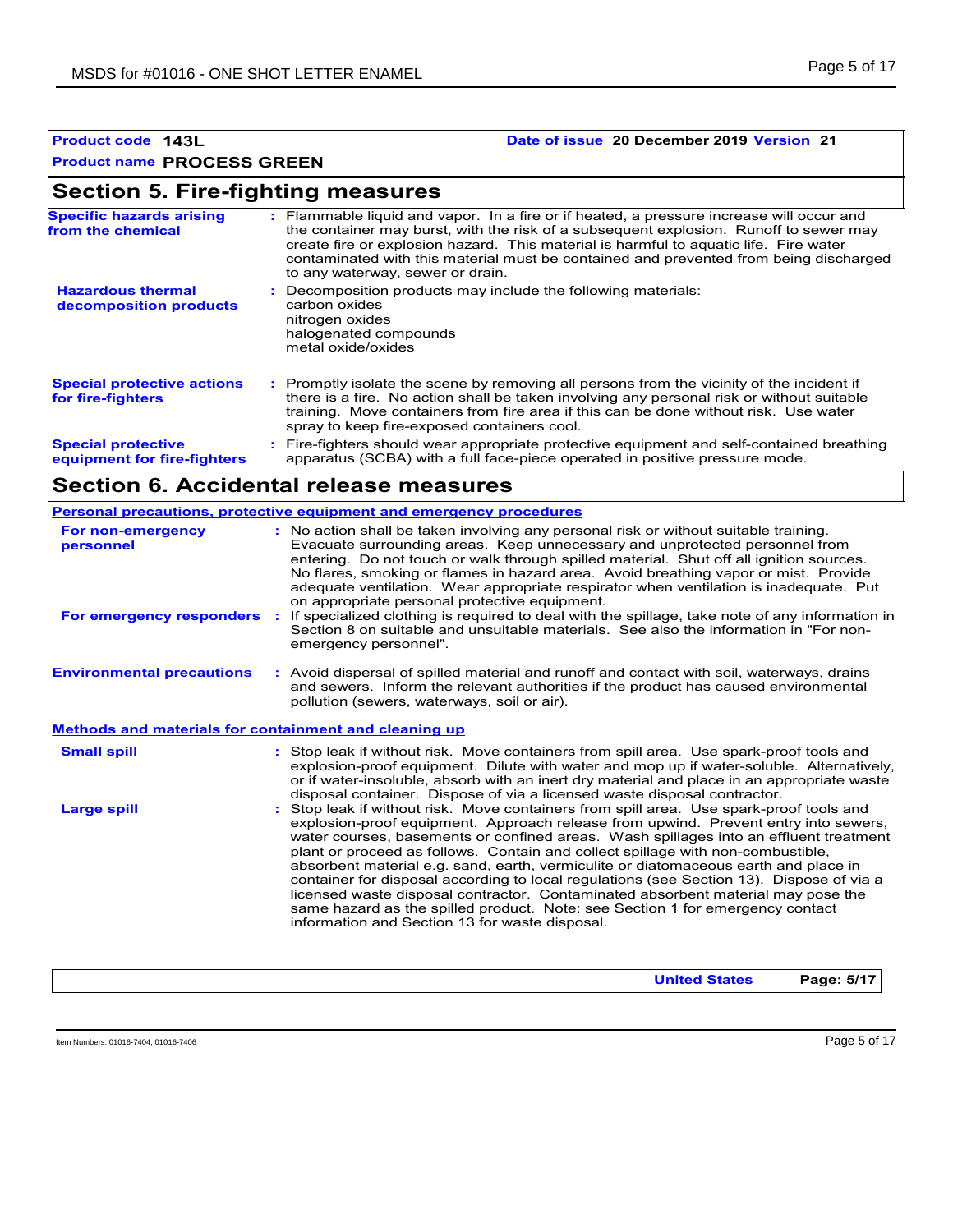**Section 7. Handling and storage**

# **Product name PROCESS GREEN**

### **Product code 143L Date of issue 20 December 2019 Version 21**

#### **Advice on general occupational hygiene Conditions for safe storage,** : Do not store below the following temperature: 5°C (41°F). Store in accordance with **including any incompatibilities** Eating, drinking and smoking should be prohibited in areas where this material is **:** handled, stored and processed. Workers should wash hands and face before eating, drinking and smoking. Remove contaminated clothing and protective equipment before entering eating areas. See also Section 8 for additional information on hygiene measures. local regulations. Store in a segregated and approved area. Store in original container protected from direct sunlight in a dry, cool and well-ventilated area, away from incompatible materials (see Section 10) and food and drink. Eliminate all ignition sources. Separate from oxidizing materials. Keep container tightly closed and sealed until ready for use. Containers that have been opened must be carefully resealed and kept upright to prevent leakage. Do not store in unlabeled containers. Use appropriate containment to avoid environmental contamination. **Protective measures** : Put on appropriate personal protective equipment (see Section 8). Persons with a **Protestion** history of skin sensitization problems should not be employed in any process in which this product is used. Avoid exposure - obtain special instructions before use. Avoid exposure during pregnancy. Do not handle until all safety precautions have been read and understood. Do not get in eyes or on skin or clothing. Do not breathe vapor or mist. Do not ingest. Use only with adequate ventilation. Wear appropriate respirator when ventilation is inadequate. Do not enter storage areas and confined spaces unless adequately ventilated. Keep in the original container or an approved alternative made from a compatible material, kept tightly closed when not in use. Store and use away from heat, sparks, open flame or any other ignition source. Use explosion-proof electrical (ventilating, lighting and material handling) equipment. Use only non-sparking tools. Take precautionary measures against electrostatic discharges. Empty containers retain product residue and can be hazardous. Do not reuse container. **Precautions for safe handling Special precautions :** Ingestion of product or cured coating may be harmful. Materials such as cleaning rags, paper wipes and protective clothing, which are contaminated with the product may spontaneously self-ignite some hours later. To avoid the risks of fires, all contaminated materials should be stored in purpose-built containers or in metal containers with tightfitting, self-closing lids. Contaminated materials should be removed from the workplace at the end of each working day and be stored outside. If this material is part of a multiple component system, read the Safety Data Sheet(s) for the other component or components before blending as the resulting mixture may have the hazards of all of its parts.

## **Section 8. Exposure controls/personal protection**

**Control parameters Occupational exposure limits**

**United States Page: 6/17**

Item Numbers: 01016-7404, 01016-7406 Page 6 of 17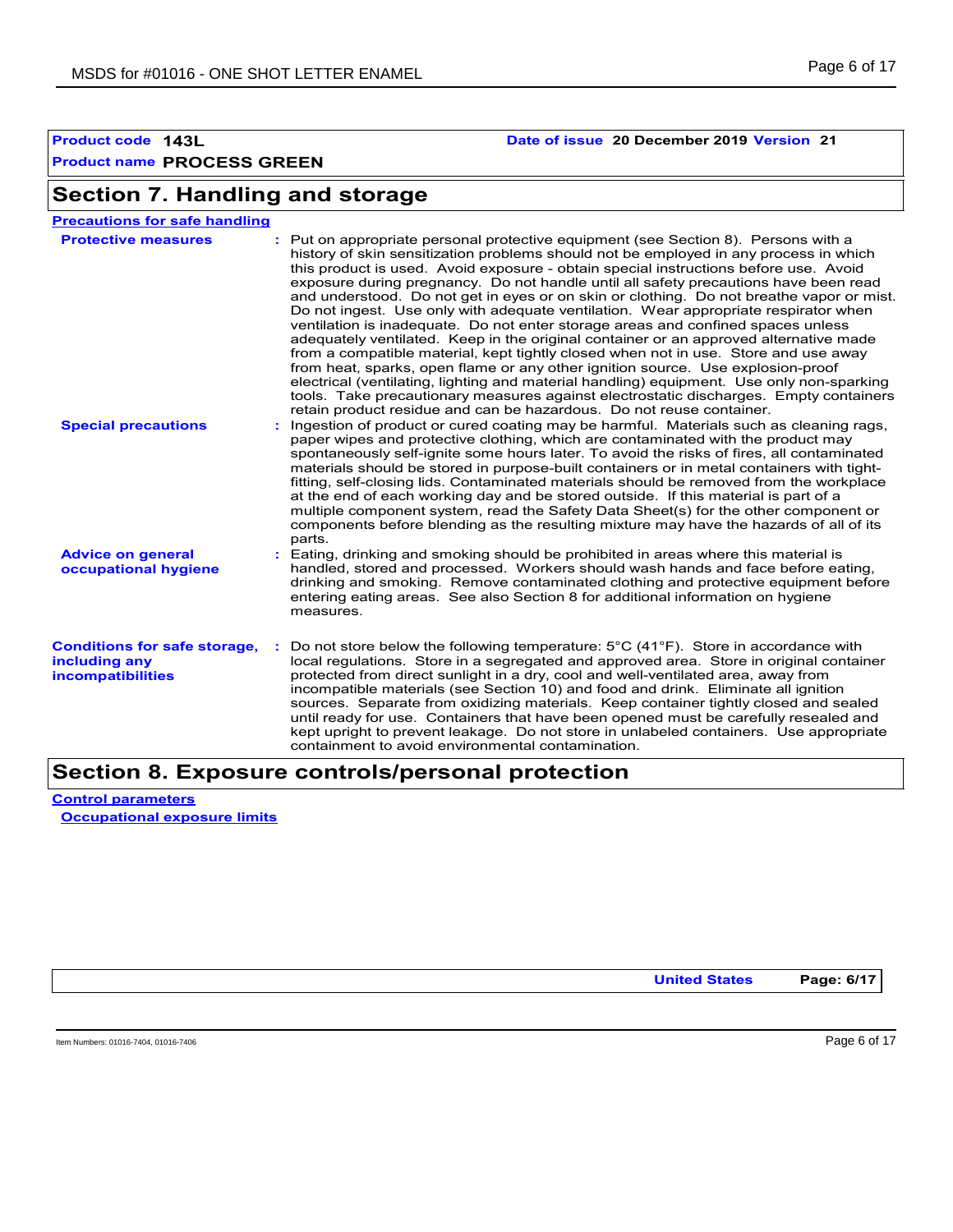| Product code 143L                                                                                                                                                                                                                                                                                                                                                                                                                            | Date of issue 20 December 2019 Version 21                                                                                                                                                                                                                                                |  |  |
|----------------------------------------------------------------------------------------------------------------------------------------------------------------------------------------------------------------------------------------------------------------------------------------------------------------------------------------------------------------------------------------------------------------------------------------------|------------------------------------------------------------------------------------------------------------------------------------------------------------------------------------------------------------------------------------------------------------------------------------------|--|--|
| <b>Product name PROCESS GREEN</b>                                                                                                                                                                                                                                                                                                                                                                                                            |                                                                                                                                                                                                                                                                                          |  |  |
| Section 8. Exposure controls/personal protection                                                                                                                                                                                                                                                                                                                                                                                             |                                                                                                                                                                                                                                                                                          |  |  |
| <b>Ingredient name</b>                                                                                                                                                                                                                                                                                                                                                                                                                       | <b>Exposure limits</b>                                                                                                                                                                                                                                                                   |  |  |
| Stoddard solvent                                                                                                                                                                                                                                                                                                                                                                                                                             | ACGIH TLV (United States, 3/2019).<br>TWA: $525 \text{ mg/m}^3$ 8 hours.<br>TWA: 100 ppm 8 hours.<br>OSHA PEL (United States, 5/2018).<br>TWA: $2900 \text{ mg/m}^3$ 8 hours.<br>TWA: 500 ppm 8 hours.                                                                                   |  |  |
| Naphtha (petroleum), hydrotreated heavy<br>titanium dioxide                                                                                                                                                                                                                                                                                                                                                                                  | None.<br>OSHA PEL (United States, 5/2018).<br>TWA: 15 mg/m <sup>3</sup> 8 hours. Form: Total dust<br>ACGIH TLV (United States, 3/2019).                                                                                                                                                  |  |  |
| Distillates (petroleum), hydrotreated light                                                                                                                                                                                                                                                                                                                                                                                                  | TWA: 10 mg/m <sup>3</sup> 8 hours.<br><b>ACGIH TLV (United States, 3/2019).</b><br>Absorbed through skin.<br>TWA: 200 mg/m <sup>3</sup> , (as total hydrocarbon                                                                                                                          |  |  |
| Solvent naphtha (petroleum), light aromatic<br>xylene                                                                                                                                                                                                                                                                                                                                                                                        | vapor) 8 hours.<br>None.<br><b>ACGIH TLV (United States, 3/2019).</b><br>STEL: 651 mg/m <sup>3</sup> 15 minutes.<br>STEL: 150 ppm 15 minutes.<br>TWA: 434 mg/m <sup>3</sup> 8 hours.<br>TWA: 100 ppm 8 hours.<br>OSHA PEL (United States, 5/2018).<br>TWA: $435 \text{ mg/m}^3$ 8 hours. |  |  |
| 2-ethylhexanoic acid, zirconium salt                                                                                                                                                                                                                                                                                                                                                                                                         | TWA: 100 ppm 8 hours.<br>ACGIH TLV (United States, 3/2019).<br>STEL: 10 mg/m <sup>3</sup> , (as Zr) 15 minutes.<br>TWA: 5 mg/m <sup>3</sup> , (as Zr) 8 hours.<br>OSHA PEL (United States, 5/2018).                                                                                      |  |  |
| ethylbenzene                                                                                                                                                                                                                                                                                                                                                                                                                                 | TWA: 5 mg/m <sup>3</sup> , (as Zr) 8 hours.<br>ACGIH TLV (United States, 3/2019).<br>TWA: 20 ppm 8 hours.<br>OSHA PEL (United States, 5/2018).<br>TWA: $435 \text{ mg/m}^3$ 8 hours.                                                                                                     |  |  |
| cobalt bis(2-ethylhexanoate)                                                                                                                                                                                                                                                                                                                                                                                                                 | TWA: 100 ppm 8 hours.<br>ACGIH TLV (United States, 3/2019). Skin<br>sensitizer. Inhalation sensitizer.                                                                                                                                                                                   |  |  |
| 2-butanone oxime                                                                                                                                                                                                                                                                                                                                                                                                                             | TWA: $0.02$ mg/m <sup>3</sup> , (as Co) 8 hours.<br>IPEL (PPG).<br>TWA: 3 ppm<br>STEL: 9 ppm                                                                                                                                                                                             |  |  |
| Key to abbreviations                                                                                                                                                                                                                                                                                                                                                                                                                         |                                                                                                                                                                                                                                                                                          |  |  |
| A<br>= Acceptable Maximum Peak<br><b>ACGIH</b><br>= American Conference of Governmental Industrial Hygienists.<br>$=$ Ceiling Limit<br>С<br>F<br>$=$ Fume<br><b>IPEL</b><br>= Internal Permissible Exposure Limit<br>OSHA<br>= Occupational Safety and Health Administration.<br>R<br>$=$ Respirable<br>Ζ<br>= OSHA 29 CFR 1910.1200 Subpart Z - Toxic and Hazardous Substances<br>Consult local authorities for acceptable exposure limits. | S<br>= Potential skin absorption<br>SR<br>= Respiratory sensitization<br>SS<br>= Skin sensitization<br>STEL<br>= Short term Exposure limit values<br>TD<br>= Total dust<br><b>TLV</b><br>= Threshold Limit Value<br><b>TWA</b><br>= Time Weighted Average                                |  |  |
|                                                                                                                                                                                                                                                                                                                                                                                                                                              | <b>United States</b><br>Page: 7/17                                                                                                                                                                                                                                                       |  |  |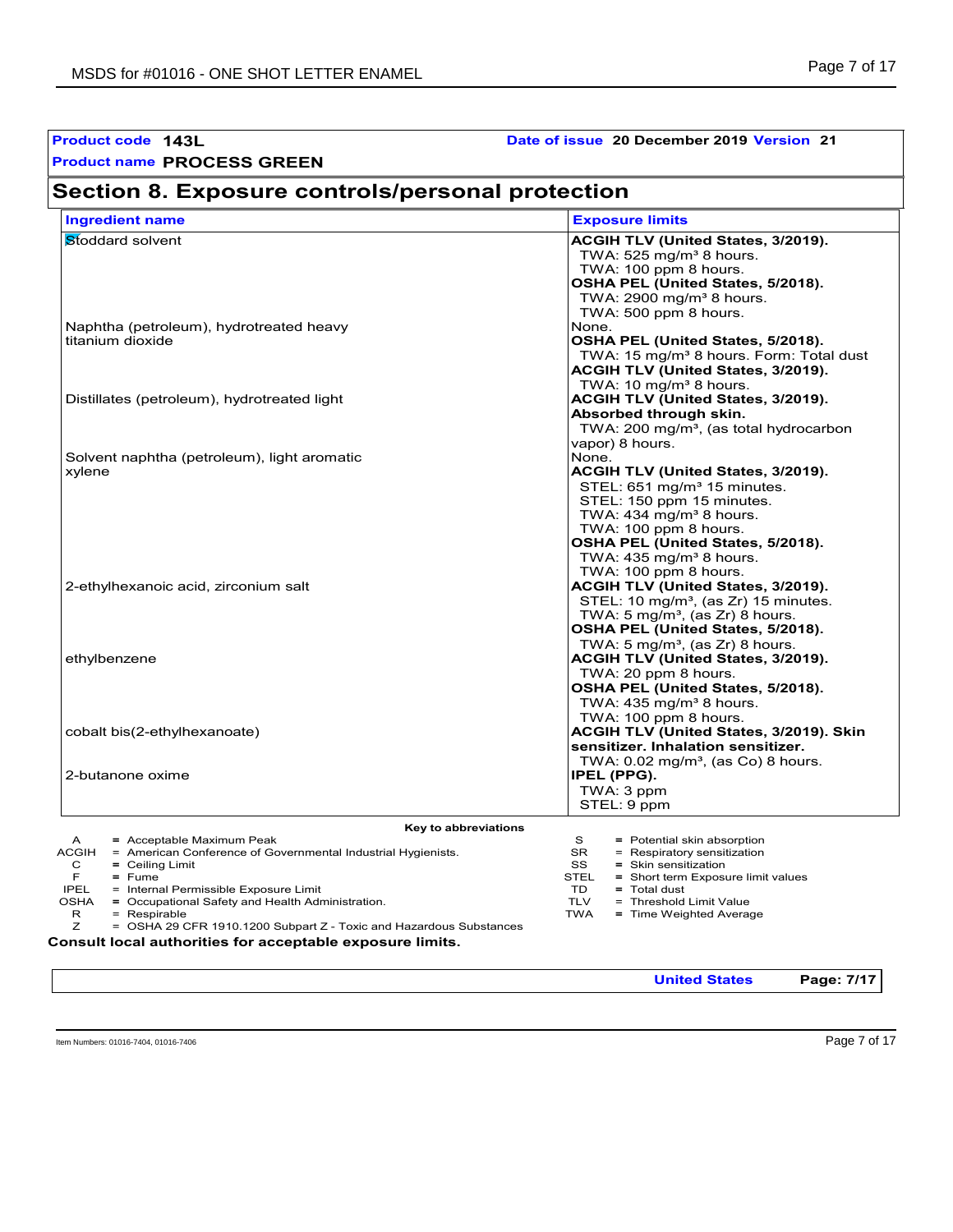#### **Product name PROCESS GREEN**

# **Section 8. Exposure controls/personal protection**

| <b>Recommended monitoring</b><br>procedures      | : If this product contains ingredients with exposure limits, personal, workplace<br>atmosphere or biological monitoring may be required to determine the effectiveness of<br>the ventilation or other control measures and/or the necessity to use respiratory<br>protective equipment. Reference should be made to appropriate monitoring standards.<br>Reference to national guidance documents for methods for the determination of<br>hazardous substances will also be required.                                                                                                                                  |
|--------------------------------------------------|------------------------------------------------------------------------------------------------------------------------------------------------------------------------------------------------------------------------------------------------------------------------------------------------------------------------------------------------------------------------------------------------------------------------------------------------------------------------------------------------------------------------------------------------------------------------------------------------------------------------|
| <b>Appropriate engineering</b><br>controls       | : Use only with adequate ventilation. Use process enclosures, local exhaust ventilation or<br>other engineering controls to keep worker exposure to airborne contaminants below any<br>recommended or statutory limits. The engineering controls also need to keep gas,<br>vapor or dust concentrations below any lower explosive limits. Use explosion-proof<br>ventilation equipment.                                                                                                                                                                                                                                |
| <b>Environmental exposure</b><br><b>controls</b> | Emissions from ventilation or work process equipment should be checked to ensure<br>they comply with the requirements of environmental protection legislation. In some<br>cases, fume scrubbers, filters or engineering modifications to the process equipment<br>will be necessary to reduce emissions to acceptable levels.                                                                                                                                                                                                                                                                                          |
| Individual protection measures                   |                                                                                                                                                                                                                                                                                                                                                                                                                                                                                                                                                                                                                        |
| <b>Hygiene measures</b>                          | : Wash hands, forearms and face thoroughly after handling chemical products, before<br>eating, smoking and using the lavatory and at the end of the working period.<br>Appropriate techniques should be used to remove potentially contaminated clothing.<br>Contaminated work clothing should not be allowed out of the workplace. Wash<br>contaminated clothing before reusing. Ensure that eyewash stations and safety<br>showers are close to the workstation location.                                                                                                                                            |
| <b>Eye/face protection</b>                       | : Chemical splash goggles.                                                                                                                                                                                                                                                                                                                                                                                                                                                                                                                                                                                             |
| <b>Skin protection</b>                           |                                                                                                                                                                                                                                                                                                                                                                                                                                                                                                                                                                                                                        |
| <b>Hand protection</b>                           | : Chemical-resistant, impervious gloves complying with an approved standard should be<br>worn at all times when handling chemical products if a risk assessment indicates this is<br>necessary. Considering the parameters specified by the glove manufacturer, check<br>during use that the gloves are still retaining their protective properties. It should be<br>noted that the time to breakthrough for any glove material may be different for different<br>glove manufacturers. In the case of mixtures, consisting of several substances, the<br>protection time of the gloves cannot be accurately estimated. |
| <b>Gloves</b>                                    | butyl rubber                                                                                                                                                                                                                                                                                                                                                                                                                                                                                                                                                                                                           |
| <b>Body protection</b>                           | Personal protective equipment for the body should be selected based on the task being<br>performed and the risks involved and should be approved by a specialist before<br>handling this product. When there is a risk of ignition from static electricity, wear anti-<br>static protective clothing. For the greatest protection from static discharges, clothing<br>should include anti-static overalls, boots and gloves.                                                                                                                                                                                           |
| <b>Other skin protection</b>                     | Appropriate footwear and any additional skin protection measures should be selected<br>based on the task being performed and the risks involved and should be approved by a<br>specialist before handling this product.                                                                                                                                                                                                                                                                                                                                                                                                |
| <b>Respiratory protection</b>                    | Respirator selection must be based on known or anticipated exposure levels, the<br>hazards of the product and the safe working limits of the selected respirator. If workers<br>are exposed to concentrations above the exposure limit, they must use appropriate,<br>certified respirators. Use a properly fitted, air-purifying or air-fed respirator complying<br>with an approved standard if a risk assessment indicates this is necessary.                                                                                                                                                                       |

**United States Page: 8/17**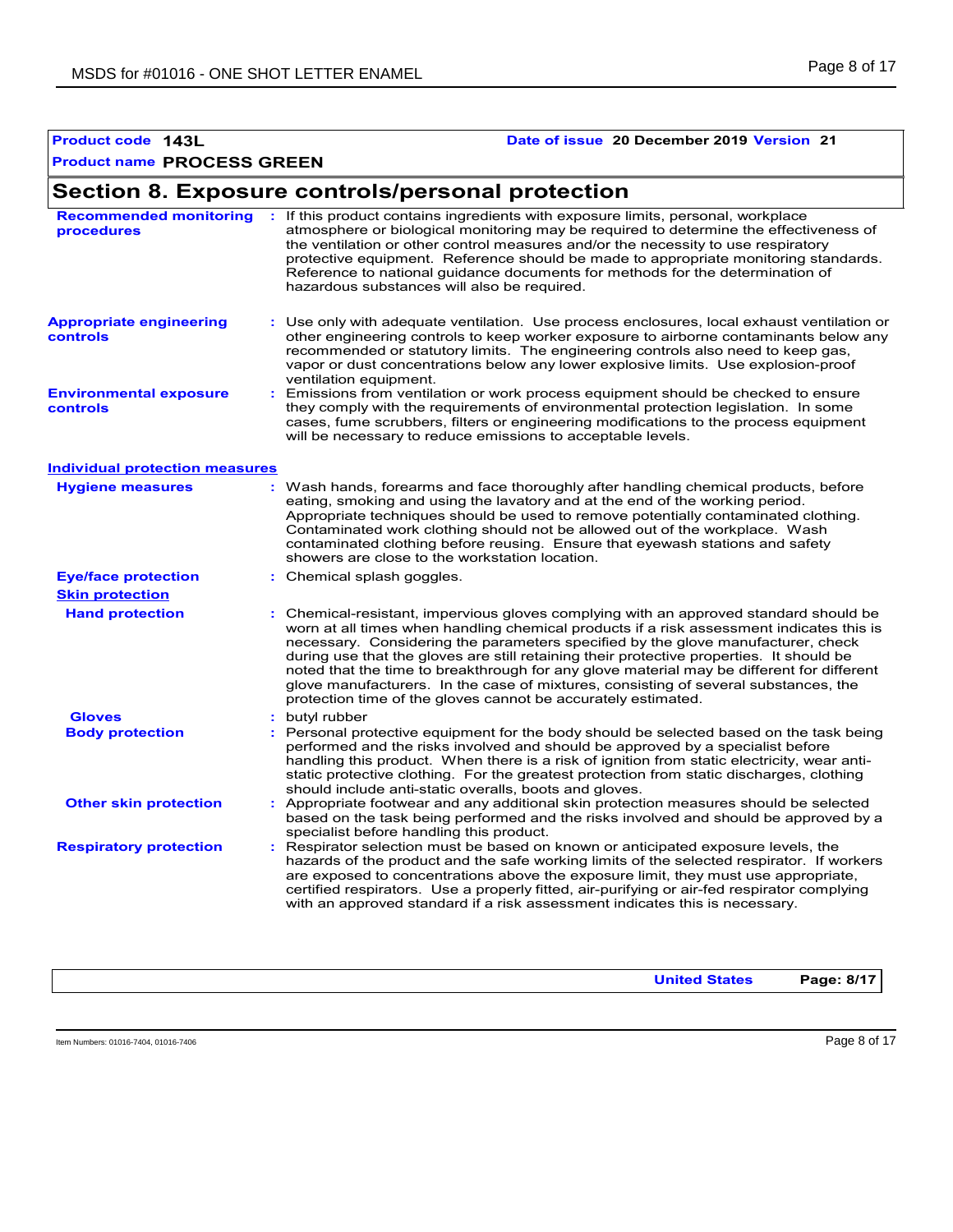## **Product code 143L Date of issue 20 December 2019 Version 21**

| <b>Section 9. Physical and chemical properties</b> |  |
|----------------------------------------------------|--|
| Annosrance                                         |  |

| <b>Appearance</b>                                 |                                                                |
|---------------------------------------------------|----------------------------------------------------------------|
| <b>Physical state</b>                             | : Liquid.                                                      |
| <b>Color</b>                                      | : Green.                                                       |
| Odor                                              | Not available                                                  |
| <b>Odor threshold</b>                             | Not available.                                                 |
| рH                                                | Not available.                                                 |
| <b>Melting point</b>                              | $:$ Not available                                              |
| <b>Boiling point</b>                              | : $>37.78^{\circ}$ C ( $>100^{\circ}$ F)                       |
| <b>Flash point</b>                                | Closed cup: $38^{\circ}$ C (100.4 $^{\circ}$ F)                |
| <b>Auto-ignition temperature</b>                  | : Not available.                                               |
| <b>Decomposition temperature</b>                  | Not available.                                                 |
| <b>Flammability (solid, gas)</b>                  | : Not available.                                               |
| Lower and upper explosive<br>(flammable) limits   | : Not available.                                               |
| <b>Evaporation rate</b>                           | : Not available.                                               |
| <b>Vapor pressure</b>                             | $:$ Not available.                                             |
| <b>Vapor density</b>                              | Not available.                                                 |
| <b>Relative density</b>                           | : 1.03                                                         |
| Density (Ibs / gal)                               | : 8.6                                                          |
| <b>Solubility</b>                                 | Partially soluble in the following materials: cold water.      |
| <b>Partition coefficient: n-</b><br>octanol/water | Not available.<br>÷.                                           |
| <b>Viscosity</b>                                  | : Kinematic (40°C (104°F)): >0.21 cm <sup>2</sup> /s (>21 cSt) |
| <b>Volatility</b>                                 | : 49% (v/v), 37.96% (w/w)                                      |
| % Solid. (w/w)                                    | : 62.04                                                        |

## **Section 10. Stability and reactivity**

|                                              | Page: 9/17<br><b>United States</b>                                                                                                            |
|----------------------------------------------|-----------------------------------------------------------------------------------------------------------------------------------------------|
| <b>Hazardous decomposition</b><br>products   | : Decomposition products may include the following materials: carbon monoxide, carbon<br>dioxide, smoke, oxides of nitrogen.                  |
| <b>Incompatible materials</b>                | : Keep away from the following materials to prevent strong exothermic reactions:<br>oxidizing agents, strong alkalis, strong acids.           |
| <b>Conditions to avoid</b>                   | : When exposed to high temperatures may produce hazardous decomposition products.<br>Refer to protective measures listed in sections 7 and 8. |
| <b>Possibility of hazardous</b><br>reactions | : Under normal conditions of storage and use, hazardous reactions will not occur.                                                             |
| <b>Chemical stability</b>                    | : The product is stable.                                                                                                                      |
| <b>Reactivity</b>                            | : No specific test data related to reactivity available for this product or its ingredients.                                                  |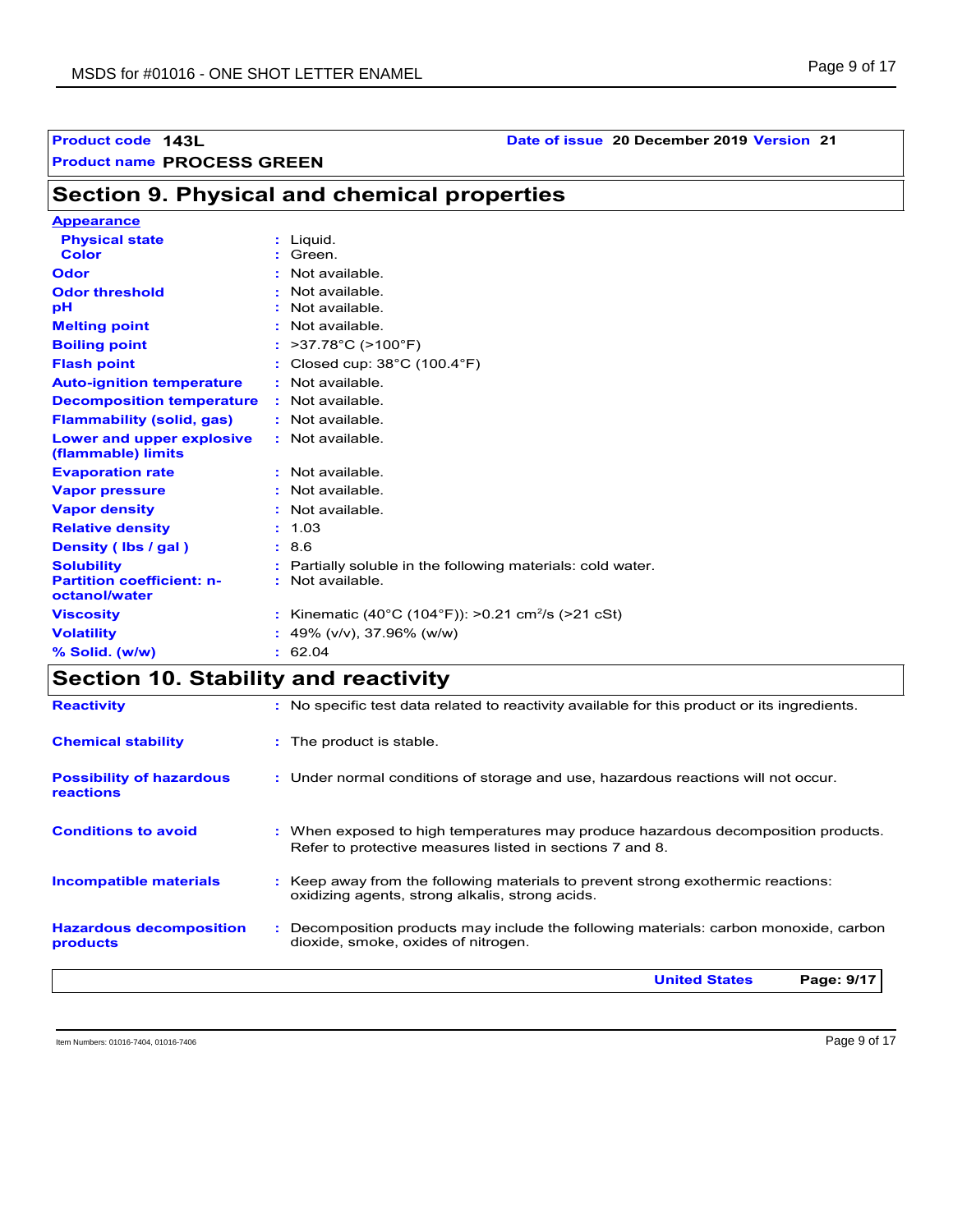**Product name PROCESS GREEN**

## **Section 11. Toxicological information**

#### **Information on toxicological effects**

**Acute toxicity**

| <b>Product/ingredient name</b> | <b>Result</b>                                        | <b>Species</b> | <b>Dose</b>  | <b>Exposure</b> |
|--------------------------------|------------------------------------------------------|----------------|--------------|-----------------|
| Stoddard solvent               | LD50 Oral                                            | Rat            | $>5$ g/kg    |                 |
| Naphtha (petroleum),           | LD50 Oral                                            | Rat            | $>6$ g/kg    |                 |
| hydrotreated heavy             |                                                      |                |              |                 |
| titanium dioxide               | LC50 Inhalation Dusts and mists                      | Rat            | $>6.82$ mg/l | 4 hours         |
|                                | LD50 Dermal                                          | Rabbit         | >5000 mg/kg  |                 |
|                                | LD50 Oral                                            | Rat            | >5000 mg/kg  |                 |
| Solvent naphtha (petroleum),   | LD50 Dermal                                          | Rabbit         | $3.48$ g/kg  |                 |
| light aromatic                 |                                                      |                |              |                 |
|                                | LD50 Oral                                            | Rat            | 8400 mg/kg   |                 |
| xylene                         | LD50 Dermal                                          | Rabbit         | $>1.7$ g/kg  |                 |
|                                | LD50 Oral                                            | Rat            | 4.3 g/kg     |                 |
| 2-ethylhexanoic acid,          | LD50 Dermal                                          | Rabbit         | $>5$ g/kg    |                 |
| zirconium salt                 |                                                      |                |              |                 |
|                                | LD50 Oral                                            | Rat            | $>5$ g/kg    |                 |
| ethylbenzene                   | LC50 Inhalation Vapor                                | Rat            | $17.8$ mg/l  | 4 hours         |
|                                | LD50 Dermal                                          | Rabbit         | 17.8 g/kg    |                 |
|                                | LD50 Oral                                            | Rat            | $3.5$ g/kg   |                 |
| cobalt bis(2-ethylhexanoate)   | LD50 Dermal                                          | Rabbit         | $>5$ g/kg    |                 |
|                                | LD50 Oral                                            | Rat            | 3129 mg/kg   |                 |
| 2-butanone oxime               | LD50 Oral                                            | Rat            | 930 mg/kg    |                 |
| <b>Conclusion/Summary</b>      | : There are no data available on the mixture itself. |                |              |                 |

## **Conclusion/Summary :**

#### **Irritation/Corrosion**

| <b>Product/ingredient name</b>           | <b>Result</b>                                      | <b>Species</b> | <b>Score</b> | <b>Exposure</b>    | <b>Observation</b> |
|------------------------------------------|----------------------------------------------------|----------------|--------------|--------------------|--------------------|
| <b>X</b> ylene                           | <b>Skin - Moderate irritant</b>                    | Rabbit         |              | 24 hours 500<br>mq |                    |
| <b>Conclusion/Summary</b><br><b>Skin</b> | There are no data available on the mixture itself. |                |              |                    |                    |

| <b>Eyes</b>               | $\pm$ There are no data available on the mixture itself.        |
|---------------------------|-----------------------------------------------------------------|
| <b>Respiratory</b>        | $\therefore$ There are no data available on the mixture itself. |
| Sensitization             |                                                                 |
| <b>Conclusion/Summary</b> |                                                                 |
| <b>Skin</b>               | $\pm$ There are no data available on the mixture itself.        |
| <b>Respiratory</b>        | $\pm$ There are no data available on the mixture itself.        |
| <b>Mutagenicity</b>       |                                                                 |
| <b>Conclusion/Summary</b> | : There are no data available on the mixture itself.            |
| <b>Carcinogenicity</b>    |                                                                 |
| <b>Conclusion/Summary</b> | $\therefore$ There are no data available on the mixture itself. |

**United States Page: 10/17**

Item Numbers: 01016-7404, 01016-7406 Page 10 of 17

**Classification**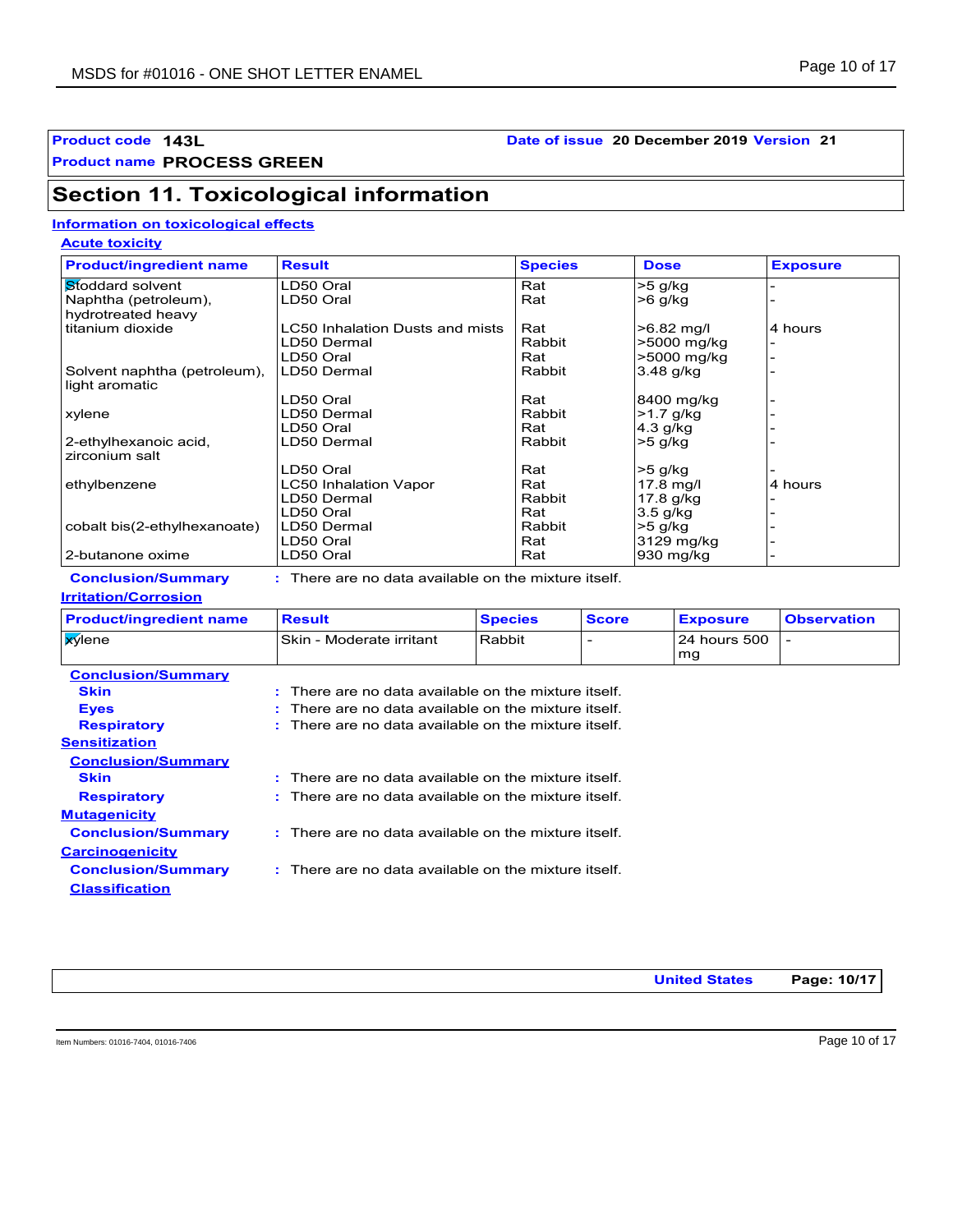| <b>Section 11. Toxicological information</b>                                                                                                                            |                                          |                          |                                                                                      |                                                            |                                                                                         |  |  |  |
|-------------------------------------------------------------------------------------------------------------------------------------------------------------------------|------------------------------------------|--------------------------|--------------------------------------------------------------------------------------|------------------------------------------------------------|-----------------------------------------------------------------------------------------|--|--|--|
| <b>Product/ingredient name</b>                                                                                                                                          | <b>OSHA</b><br><b>IARC</b><br><b>NTP</b> |                          |                                                                                      |                                                            |                                                                                         |  |  |  |
| titanium dioxide<br>2B<br>3<br>xylene<br>2B<br>ethylbenzene<br>2B<br>cobalt bis(2-ethylhexanoate)<br>$\overline{a}$<br>Reasonably anticipated to be a human carcinogen. |                                          |                          |                                                                                      |                                                            |                                                                                         |  |  |  |
| <b>Carcinogen Classification code:</b>                                                                                                                                  |                                          |                          |                                                                                      |                                                            |                                                                                         |  |  |  |
| IARC: 1, 2A, 2B, 3, 4<br>OSHA: +<br>Not listed/not regulated: -                                                                                                         |                                          |                          | NTP: Known to be a human carcinogen; Reasonably anticipated to be a human carcinogen |                                                            |                                                                                         |  |  |  |
| <b>Reproductive toxicity</b><br><b>Conclusion/Summary</b><br><b>Teratogenicity</b>                                                                                      |                                          |                          | : There are no data available on the mixture itself.                                 |                                                            |                                                                                         |  |  |  |
| <b>Conclusion/Summary</b><br>Specific target organ toxicity (single exposure)                                                                                           |                                          |                          | : There are no data available on the mixture itself.                                 |                                                            |                                                                                         |  |  |  |
| <b>Name</b>                                                                                                                                                             |                                          |                          | <b>Category</b>                                                                      | <b>Route of</b><br>exposure                                | <b>Target organs</b>                                                                    |  |  |  |
| Maphtha (petroleum), hydrotreated heavy                                                                                                                                 |                                          |                          | Category 3                                                                           | Not applicable.                                            | Respiratory tract<br>irritation                                                         |  |  |  |
| Solvent naphtha (petroleum), light aromatic                                                                                                                             |                                          | Category 3<br>Category 3 | Not applicable.<br>Not applicable.                                                   | Narcotic effects<br>Respiratory tract<br><i>irritation</i> |                                                                                         |  |  |  |
| xylene                                                                                                                                                                  |                                          |                          | Category 3                                                                           | Not applicable.                                            | Respiratory tract<br>irritation                                                         |  |  |  |
| Specific target organ toxicity (repeated exposure)                                                                                                                      |                                          |                          |                                                                                      |                                                            |                                                                                         |  |  |  |
| <b>Name</b>                                                                                                                                                             |                                          |                          | <b>Category</b>                                                                      | <b>Route of</b><br>exposure                                | <b>Target organs</b>                                                                    |  |  |  |
| Stoddard solvent                                                                                                                                                        |                                          |                          | Category 1                                                                           | Not determined                                             | central nervous<br>system (CNS)                                                         |  |  |  |
|                                                                                                                                                                         |                                          |                          | Category 2                                                                           | Not determined                                             | hearing organs                                                                          |  |  |  |
| ethylbenzene                                                                                                                                                            |                                          |                          |                                                                                      |                                                            | : Contains material which causes damage to the following organs: brain, central nervous |  |  |  |

| <b>Name</b>                                 | <b>Result</b>                         |
|---------------------------------------------|---------------------------------------|
| Stoddard solvent                            | <b>ASPIRATION HAZARD - Category 1</b> |
| Naphtha (petroleum), hydrotreated heavy     | <b>ASPIRATION HAZARD - Category 1</b> |
| Distillates (petroleum), hydrotreated light | <b>ASPIRATION HAZARD - Category 1</b> |
| Solvent naphtha (petroleum), light aromatic | <b>ASPIRATION HAZARD - Category 1</b> |
| xylene                                      | <b>ASPIRATION HAZARD - Category 1</b> |
| ethylbenzene                                | <b>ASPIRATION HAZARD - Category 1</b> |

**Information on the likely routes of exposure**

**Potential acute health effects**

**United States Page: 11/17**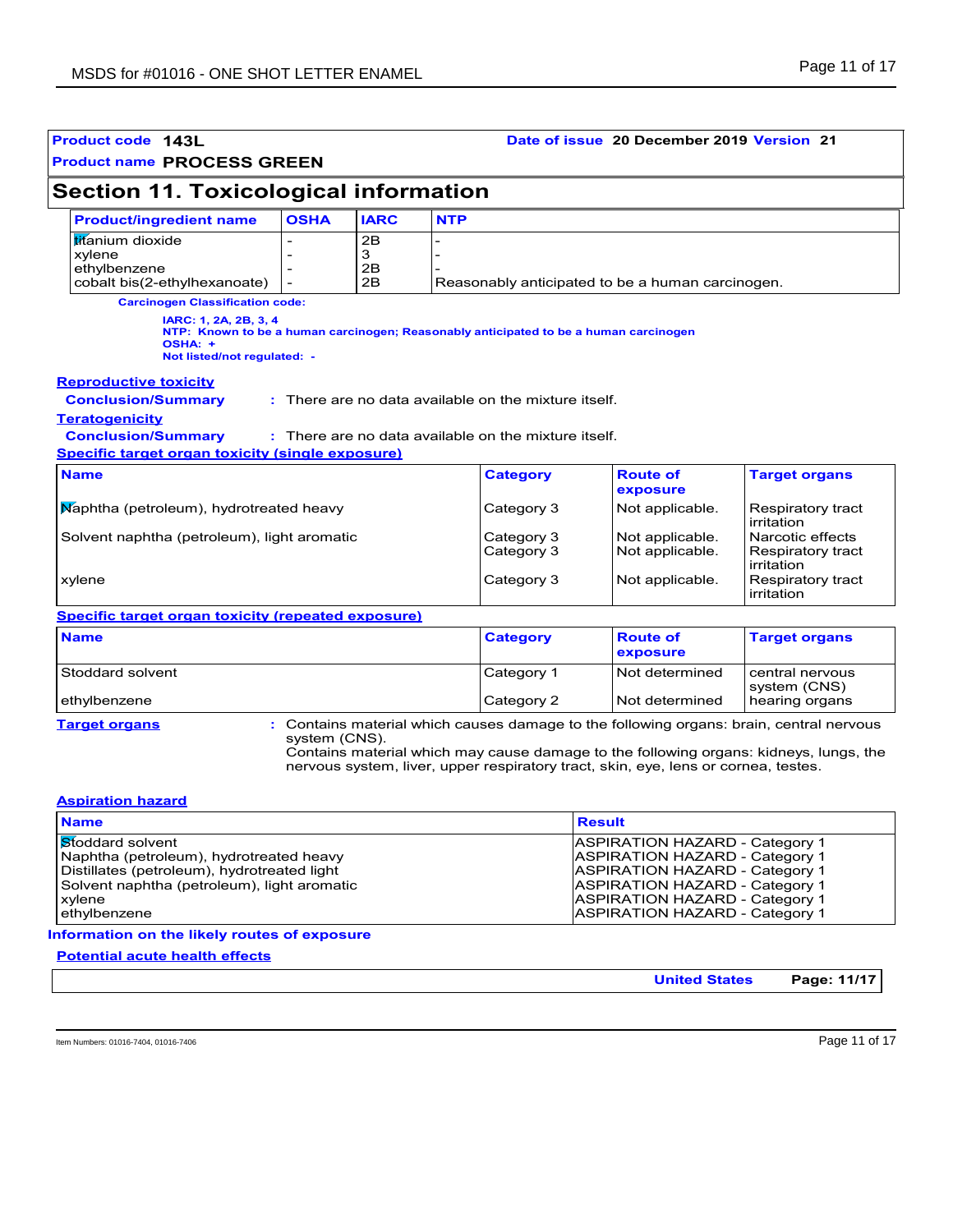### **Product code 143L Date of issue 20 December 2019 Version 21**

# **Section 11. Toxicological information**

| <b>Eye contact</b>                    | Causes serious eye irritation.                                                                                                                                                                                                                                                                                                                                                                                                                                                                                                                                                                                                                                                                                                                                                                                                                                                                                                                                                                                                                                           |
|---------------------------------------|--------------------------------------------------------------------------------------------------------------------------------------------------------------------------------------------------------------------------------------------------------------------------------------------------------------------------------------------------------------------------------------------------------------------------------------------------------------------------------------------------------------------------------------------------------------------------------------------------------------------------------------------------------------------------------------------------------------------------------------------------------------------------------------------------------------------------------------------------------------------------------------------------------------------------------------------------------------------------------------------------------------------------------------------------------------------------|
| <b>Inhalation</b>                     | No known significant effects or critical hazards.                                                                                                                                                                                                                                                                                                                                                                                                                                                                                                                                                                                                                                                                                                                                                                                                                                                                                                                                                                                                                        |
| <b>Skin contact</b>                   | Defatting to the skin. May cause skin dryness and irritation. May cause an allergic skin<br>reaction.                                                                                                                                                                                                                                                                                                                                                                                                                                                                                                                                                                                                                                                                                                                                                                                                                                                                                                                                                                    |
| <b>Ingestion</b>                      | : No known significant effects or critical hazards.                                                                                                                                                                                                                                                                                                                                                                                                                                                                                                                                                                                                                                                                                                                                                                                                                                                                                                                                                                                                                      |
| <b>Over-exposure signs/symptoms</b>   |                                                                                                                                                                                                                                                                                                                                                                                                                                                                                                                                                                                                                                                                                                                                                                                                                                                                                                                                                                                                                                                                          |
| <b>Eye contact</b>                    | : Adverse symptoms may include the following:<br>pain or irritation<br>watering<br>redness                                                                                                                                                                                                                                                                                                                                                                                                                                                                                                                                                                                                                                                                                                                                                                                                                                                                                                                                                                               |
| <b>Inhalation</b>                     | : Adverse symptoms may include the following:<br>reduced fetal weight<br>increase in fetal deaths<br>skeletal malformations                                                                                                                                                                                                                                                                                                                                                                                                                                                                                                                                                                                                                                                                                                                                                                                                                                                                                                                                              |
| <b>Skin contact</b>                   | : Adverse symptoms may include the following:<br>irritation<br>redness<br>dryness<br>cracking<br>reduced fetal weight<br>increase in fetal deaths<br>skeletal malformations                                                                                                                                                                                                                                                                                                                                                                                                                                                                                                                                                                                                                                                                                                                                                                                                                                                                                              |
| <b>Ingestion</b>                      | : Adverse symptoms may include the following:<br>reduced fetal weight<br>increase in fetal deaths<br>skeletal malformations<br>Delayed and immediate effects and also chronic effects from short and long term exposure                                                                                                                                                                                                                                                                                                                                                                                                                                                                                                                                                                                                                                                                                                                                                                                                                                                  |
| <b>Conclusion/Summary</b>             | There are no data available on the mixture itself. This product contains TiO2 which has<br>been classified as a GHS Carcinogen Category 2 based on its IARC 2B classification.<br>For many PPG products, TiO2 is utilized as a raw material in a liquid coating formulation.<br>In this case, the TiO2 particles are bound in a matrix with no meaningful potential for<br>human exposure to unbound particles of TiO2 when the product is applied with a brush<br>or roller. Sanding the coating surface or mist from spray applications may be harmful<br>depending on the duration and level of exposure and require the use of appropriate<br>personal protective equipment and/or engineering controls (see Section 8). Exposure to                                                                                                                                                                                                                                                                                                                                 |
|                                       | component solvent vapor concentrations in excess of the stated occupational exposure<br>limit may result in adverse health effects such as mucous membrane and respiratory<br>system irritation and adverse effects on the kidneys, liver and central nervous system.<br>Symptoms and signs include headache, dizziness, fatigue, muscular weakness,<br>drowsiness and, in extreme cases, loss of consciousness. Solvents may cause some<br>of the above effects by absorption through the skin. There is some evidence that<br>repeated exposure to organic solvent vapors in combination with constant loud noise<br>can cause greater hearing loss than expected from exposure to noise alone. If<br>splashed in the eyes, the liquid may cause irritation and reversible damage. Ingestion<br>may cause nausea, diarrhea and vomiting. This takes into account, where known,<br>delayed and immediate effects and also chronic effects of components from short-term<br>and long-term exposure by oral, inhalation and dermal routes of exposure and eye<br>contact. |
| <b>Short term exposure</b>            |                                                                                                                                                                                                                                                                                                                                                                                                                                                                                                                                                                                                                                                                                                                                                                                                                                                                                                                                                                                                                                                                          |
| <b>Potential immediate</b><br>effects | : There are no data available on the mixture itself.                                                                                                                                                                                                                                                                                                                                                                                                                                                                                                                                                                                                                                                                                                                                                                                                                                                                                                                                                                                                                     |
|                                       | Page: 12/17<br><b>United States</b>                                                                                                                                                                                                                                                                                                                                                                                                                                                                                                                                                                                                                                                                                                                                                                                                                                                                                                                                                                                                                                      |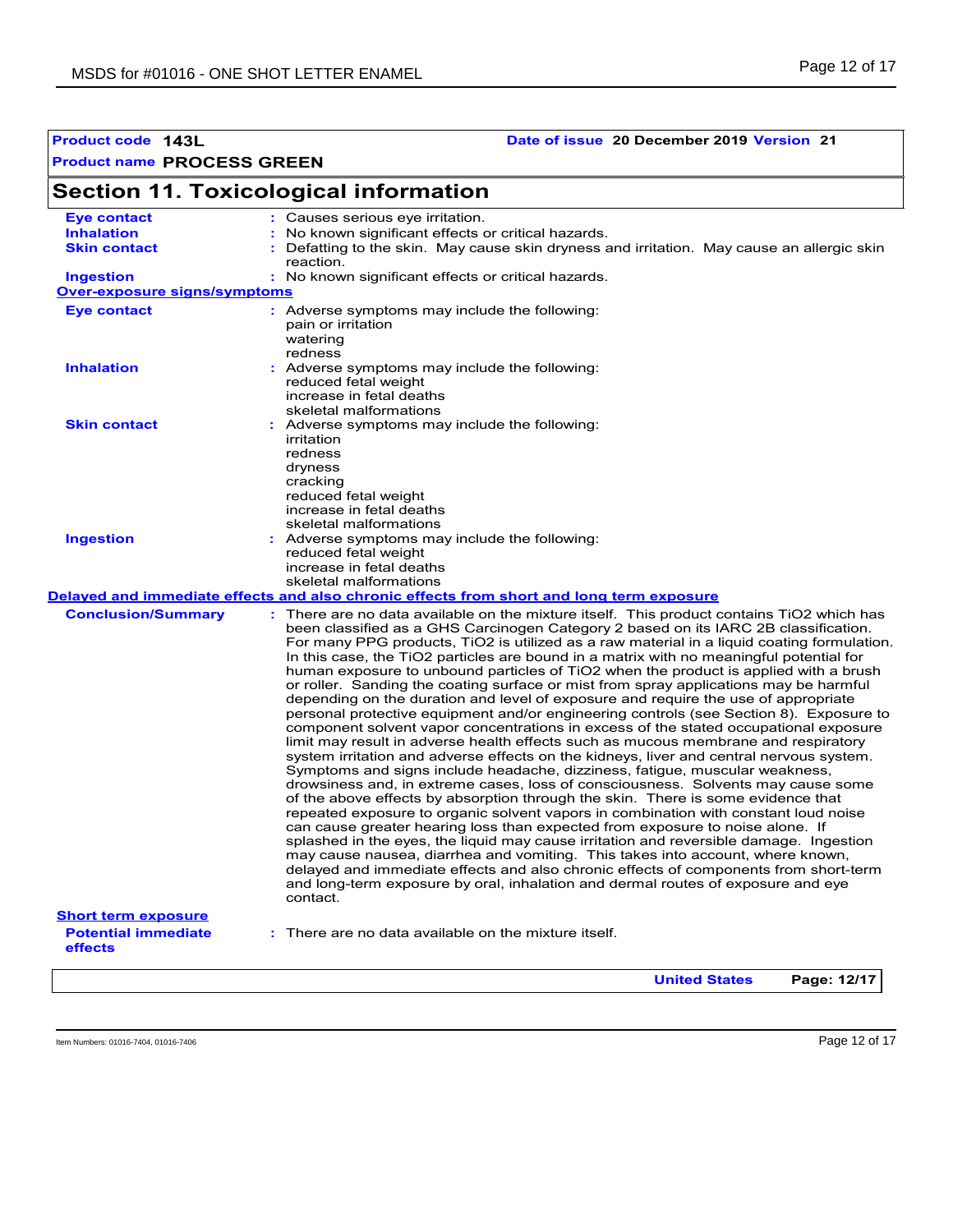### **Product code 143L Date of issue 20 December 2019 Version 21**

## **Section 11. Toxicological information**

| <b>Potential delayed effects</b>             | $\therefore$ There are no data available on the mixture itself.                                                                                                                                                                                                                   |                                                                                       |                          |                                     |                                                       |                                           |  |
|----------------------------------------------|-----------------------------------------------------------------------------------------------------------------------------------------------------------------------------------------------------------------------------------------------------------------------------------|---------------------------------------------------------------------------------------|--------------------------|-------------------------------------|-------------------------------------------------------|-------------------------------------------|--|
| Long term exposure                           |                                                                                                                                                                                                                                                                                   |                                                                                       |                          |                                     |                                                       |                                           |  |
| <b>Potential immediate</b><br><b>effects</b> |                                                                                                                                                                                                                                                                                   | $\therefore$ There are no data available on the mixture itself.                       |                          |                                     |                                                       |                                           |  |
|                                              |                                                                                                                                                                                                                                                                                   | <b>Potential delayed effects</b> : There are no data available on the mixture itself. |                          |                                     |                                                       |                                           |  |
| <b>Potential chronic health effects</b>      |                                                                                                                                                                                                                                                                                   |                                                                                       |                          |                                     |                                                       |                                           |  |
| <b>General</b>                               | Causes damage to organs through prolonged or repeated exposure. Prolonged or<br>repeated contact can defat the skin and lead to irritation, cracking and/or dermatitis.<br>Once sensitized, a severe allergic reaction may occur when subsequently exposed to<br>very low levels. |                                                                                       |                          |                                     |                                                       |                                           |  |
| <b>Carcinogenicity</b>                       |                                                                                                                                                                                                                                                                                   | : May cause cancer. Risk of cancer depends on duration and level of exposure.         |                          |                                     |                                                       |                                           |  |
| <b>Mutagenicity</b>                          |                                                                                                                                                                                                                                                                                   | : No known significant effects or critical hazards.                                   |                          |                                     |                                                       |                                           |  |
| <b>Teratogenicity</b>                        |                                                                                                                                                                                                                                                                                   | : Suspected of damaging the unborn child.                                             |                          |                                     |                                                       |                                           |  |
| <b>Developmental effects</b>                 |                                                                                                                                                                                                                                                                                   | : No known significant effects or critical hazards.                                   |                          |                                     |                                                       |                                           |  |
| <b>Fertility effects</b>                     | $\mathbf{M}$ May damage fertility.                                                                                                                                                                                                                                                |                                                                                       |                          |                                     |                                                       |                                           |  |
| <b>Numerical measures of toxicity</b>        |                                                                                                                                                                                                                                                                                   |                                                                                       |                          |                                     |                                                       |                                           |  |
| <b>Acute toxicity estimates</b>              |                                                                                                                                                                                                                                                                                   |                                                                                       |                          |                                     |                                                       |                                           |  |
| <b>Product/ingredient name</b>               |                                                                                                                                                                                                                                                                                   | Oral (mg/<br>kg)                                                                      | <b>Dermal</b><br>(mg/kg) | <b>Inhalation</b><br>(gases)<br>lmm | <b>Inhalation</b><br>(vapors)<br>$\sqrt{m} \approx 1$ | <b>Inhalation</b><br>(dusts and<br>min[1] |  |

|                                             | kg)      | (mg/kg) | (gases)<br>(ppm) | (vapors)<br>(mg/l) | dusts and<br>$mists)$ (mg/ |
|---------------------------------------------|----------|---------|------------------|--------------------|----------------------------|
| IPROCESS GREEN                              | 136316.4 | 9148.2  | N/A              | 111                | 15.1                       |
| Solvent naphtha (petroleum), light aromatic | 8400     | 3480    | N/A              | N/A                | N/A                        |
| xylene                                      | 4300     | 1100    | N/A              | 11                 | 1.5                        |
| ethylbenzene                                | 3500     | 17800   | N/A              | 17.8               | 1.5                        |
| cobalt bis(2-ethylhexanoate)                | 3129     | N/A     | N/A              | N/A                | N/A                        |
| 2-butanone oxime                            | 930      | 1100    | N/A              | N/A                | N/A                        |

## **Section 12. Ecological information**

| <b>Toxicity</b>                                                            |                                                         |                                 |                      |  |
|----------------------------------------------------------------------------|---------------------------------------------------------|---------------------------------|----------------------|--|
| <b>Product/ingredient name</b>                                             | <b>Result</b>                                           | <b>Species</b>                  | <b>Exposure</b>      |  |
| <b>Itifanium</b> dioxide<br>Solvent naphtha (petroleum),<br>light aromatic | Acute LC50 >100 mg/l Fresh water<br>Acute LC50 8.2 mg/l | Daphnia - Daphnia magna<br>Fish | 48 hours<br>96 hours |  |
| 2-ethylhexanoic acid,<br>zirconium salt                                    | Acute LC50 >100 mg/l                                    | Fish                            | 96 hours             |  |
| ethylbenzene                                                               | Acute LC50 150 to 200 mg/l Fresh water                  | Fish                            | 96 hours             |  |

#### **Persistence and degradability**

| <b>Product/ingredient name</b>                 | <b>Aquatic half-life</b> | <b>Photolysis</b> | <b>Biodegradability</b>             |
|------------------------------------------------|--------------------------|-------------------|-------------------------------------|
| Distillates (petroleum),<br>hydrotreated light |                          |                   | Readily                             |
| <b>xylene</b><br>ethylbenzene                  |                          |                   | Readily<br>Readily                  |
|                                                |                          |                   | Page: 13/17<br><b>United States</b> |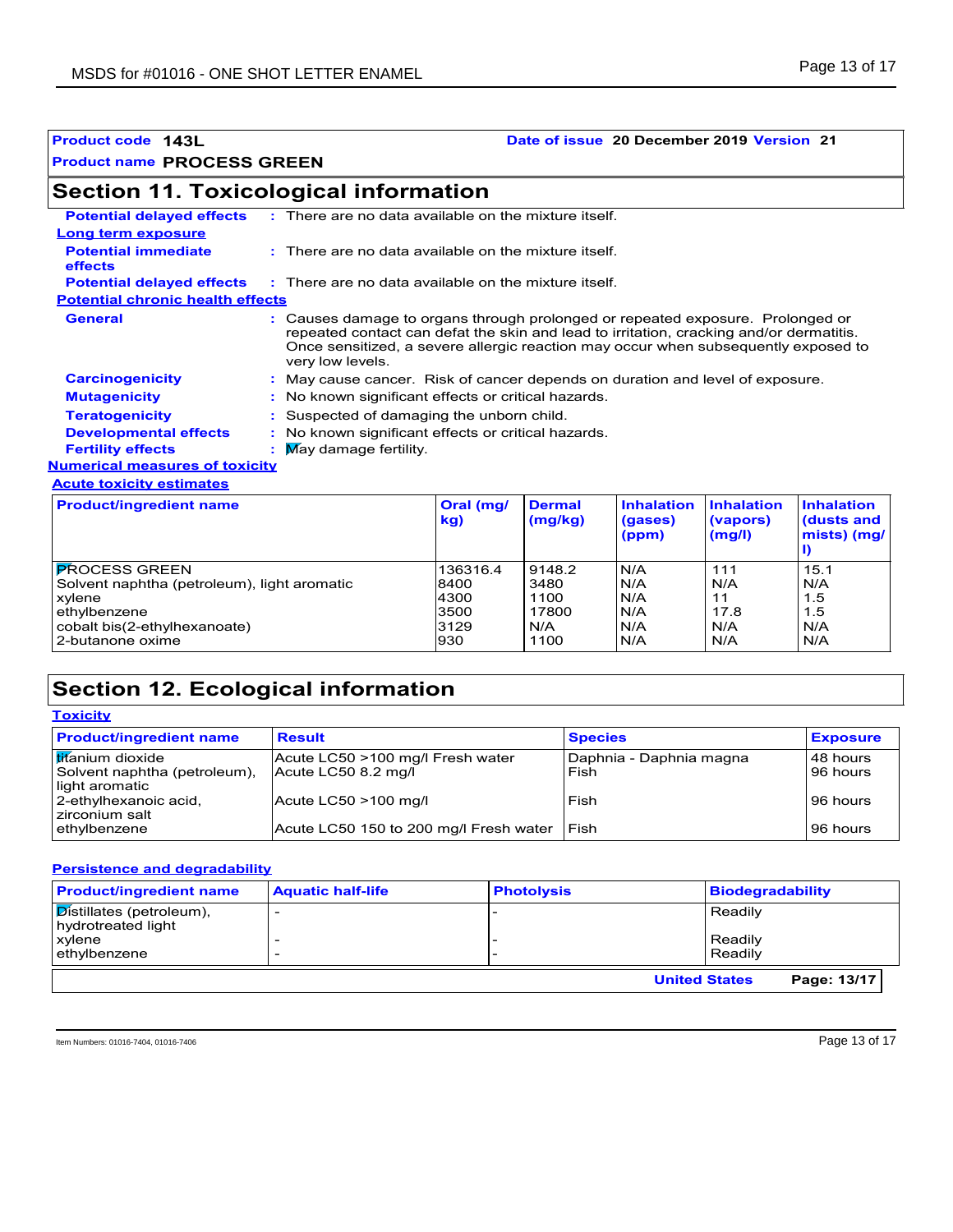# **Product name PROCESS GREEN**

## **Section 12. Ecological information**

#### **Bioaccumulative potential**

| <b>Product/ingredient name</b> | $LogP_{ow}$  | <b>BCF</b>  | <b>Potential</b> |
|--------------------------------|--------------|-------------|------------------|
| Stoddard solvent               | 3.16 to 7.06 |             | high             |
| Distillates (petroleum),       |              | 159         | low              |
| hydrotreated light             |              |             |                  |
| xylene                         | 3.16         | 7.4 to 18.5 | low              |
| ethylbenzene                   | 3.15         | 79.43       | low              |
| 2-butanone oxime               | 0.63         | 5.01        | low              |

#### **Mobility in soil**

**Soil/water partition coefficient (KOC)**

**:** Not available.

## **Section 13. Disposal considerations**

| <b>Disposal methods</b> | : The generation of waste should be avoided or minimized wherever possible. Disposal<br>of this product, solutions and any by-products should at all times comply with the<br>requirements of environmental protection and waste disposal legislation and any<br>regional local authority requirements. Dispose of surplus and non-recyclable products<br>via a licensed waste disposal contractor. Waste should not be disposed of untreated to<br>the sewer unless fully compliant with the requirements of all authorities with jurisdiction.<br>Waste packaging should be recycled. Incineration or landfill should only be considered<br>when recycling is not feasible. This material and its container must be disposed of in a<br>safe way. Care should be taken when handling emptied containers that have not been<br>cleaned or rinsed out. Empty containers or liners may retain some product residues.<br>Vapor from product residues may create a highly flammable or explosive atmosphere<br>inside the container. Do not cut, weld or grind used containers unless they have been<br>cleaned thoroughly internally. Avoid dispersal of spilled material and runoff and contact<br>with soil, waterways, drains and sewers. |
|-------------------------|--------------------------------------------------------------------------------------------------------------------------------------------------------------------------------------------------------------------------------------------------------------------------------------------------------------------------------------------------------------------------------------------------------------------------------------------------------------------------------------------------------------------------------------------------------------------------------------------------------------------------------------------------------------------------------------------------------------------------------------------------------------------------------------------------------------------------------------------------------------------------------------------------------------------------------------------------------------------------------------------------------------------------------------------------------------------------------------------------------------------------------------------------------------------------------------------------------------------------------------------|
|                         |                                                                                                                                                                                                                                                                                                                                                                                                                                                                                                                                                                                                                                                                                                                                                                                                                                                                                                                                                                                                                                                                                                                                                                                                                                            |

**Disposal should be in accordance with applicable regional, national and local laws and regulations. Refer to Section 7: HANDLING AND STORAGE and Section 8: EXPOSURE CONTROLS/PERSONAL PROTECTION for additional handling information and protection of employees. Section 6. Accidental release measures**

|                                         | <b>DOT</b>    | <b>IMDG</b>   | <b>IATA</b>   |
|-----------------------------------------|---------------|---------------|---------------|
| <b>UN number</b>                        | <b>UN1263</b> | <b>UN1263</b> | <b>UN1263</b> |
| <b>UN proper shipping</b><br>name       | <b>PAINT</b>  | <b>PAINT</b>  | PAINT         |
| <b>Transport hazard class 3</b><br>(es) |               | 3             | 3             |
| <b>Packing group</b>                    | $\mathbf{H}$  | Ш             | Ш             |
| <b>Environmental hazards No.</b>        |               | No.           | No.           |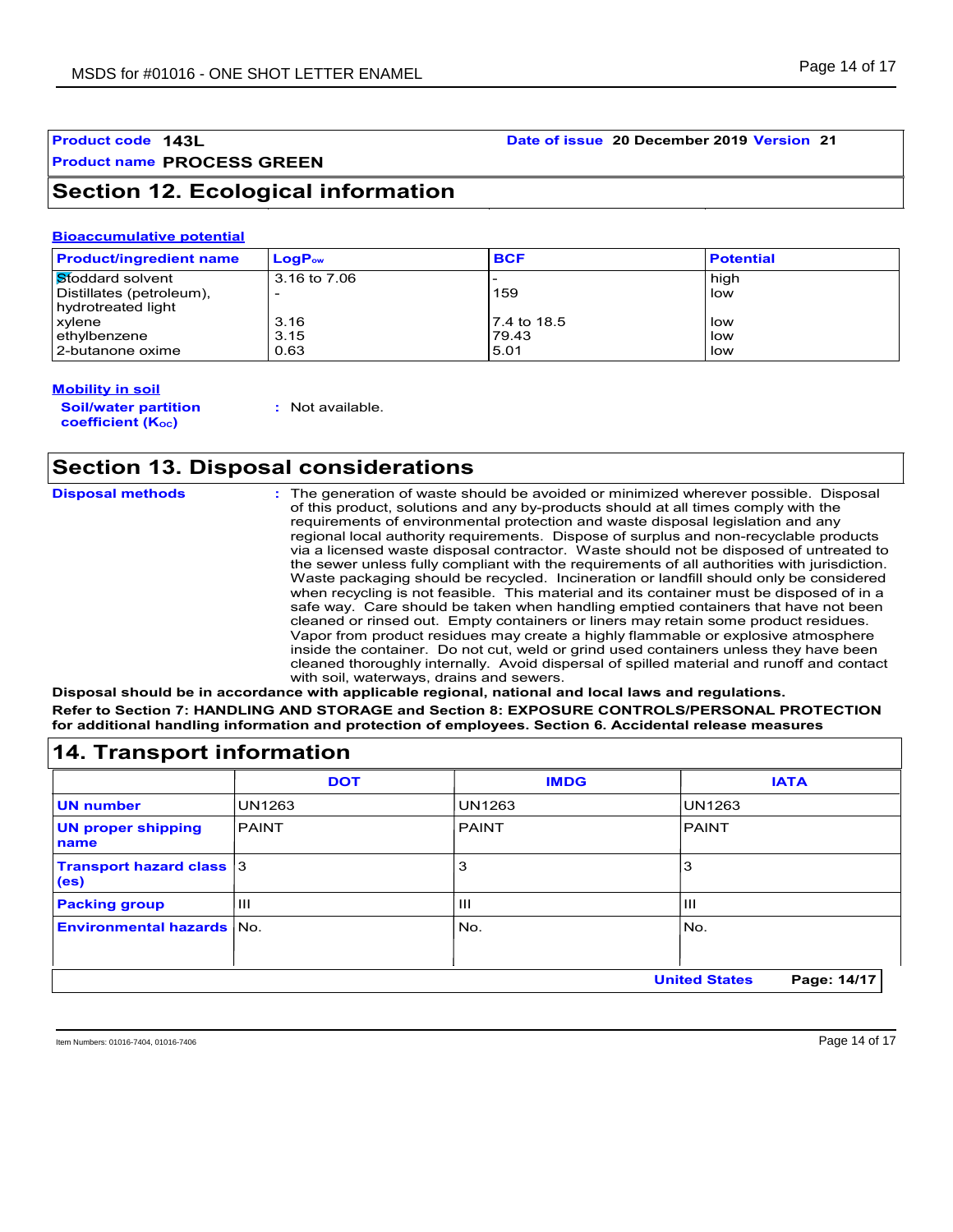|                                       | Product code 143L<br><b>Product name PROCESS GREEN</b> | Date of issue 20 December 2019 Version 21                                                     |                 |  |
|---------------------------------------|--------------------------------------------------------|-----------------------------------------------------------------------------------------------|-----------------|--|
|                                       | <b>14. Transport information</b>                       |                                                                                               |                 |  |
| <b>Marine pollutant</b><br>substances | Not applicable.                                        | Not applicable.                                                                               | Not applicable. |  |
| <b>Product RQ (lbs)</b>               | 6651                                                   | Not applicable.                                                                               | Not applicable. |  |
| <b>RQ substances</b>                  | $x$ ylene)                                             | Not applicable.                                                                               | Not applicable. |  |
|                                       |                                                        | Non-bulk packages (less than or equal to 119 gal) of combustible liquids are not regulated as |                 |  |
| <b>IMDG</b>                           | : None identified.                                     | hazardous materials in package sizes less than the product reportable quantity.               |                 |  |
| <b>IATA</b>                           | : None identified                                      |                                                                                               |                 |  |

## **Section 15. Regulatory information**

#### **United States**

**United States inventory (TSCA 8b) :** All components are listed or exempted.

**SARA 302/304**

**SARA 304 RQ :** Not applicable.

**Composition/information on ingredients**

No products were found.

#### **SARA 311/312**

**Classification :** FLAMMABLE LIQUIDS - Category 3 EYE IRRITATION - Category 2A SKIN SENSITIZATION - Category 1 CARCINOGENICITY - Category 1B TOXIC TO REPRODUCTION (Fertility) - Category 1B TOXIC TO REPRODUCTION (Unborn child) - Category 2 SPECIFIC TARGET ORGAN TOXICITY (REPEATED EXPOSURE) (central nervous system (CNS)) - Category 1 HNOC - Defatting irritant

#### **Composition/information on ingredients**

| <b>Name</b>                                | $\frac{9}{6}$ | <b>Classification</b>                                                                                                                                                                                                      |
|--------------------------------------------|---------------|----------------------------------------------------------------------------------------------------------------------------------------------------------------------------------------------------------------------------|
| <b>Stoddard solvent</b>                    | $≥10 - ≤20$   | <b>FLAMMABLE LIQUIDS - Category 3</b><br><b>EYE IRRITATION - Category 2A</b><br>SPECIFIC TARGET ORGAN TOXICITY (REPEATED<br>EXPOSURE) (central nervous system (CNS)) - Category 1<br><b>ASPIRATION HAZARD - Category 1</b> |
| Naphtha (petroleum),<br>hydrotreated heavy | $≥5.0 - ≤10$  | <b>HNOC - Defatting irritant</b><br><b>FLAMMABLE LIQUIDS - Category 4</b><br><b>EYE IRRITATION - Category 2A</b><br>SPECIFIC TARGET ORGAN TOXICITY (SINGLE EXPOSURE)                                                       |
|                                            |               | <b>United States</b><br>Page: 15/17                                                                                                                                                                                        |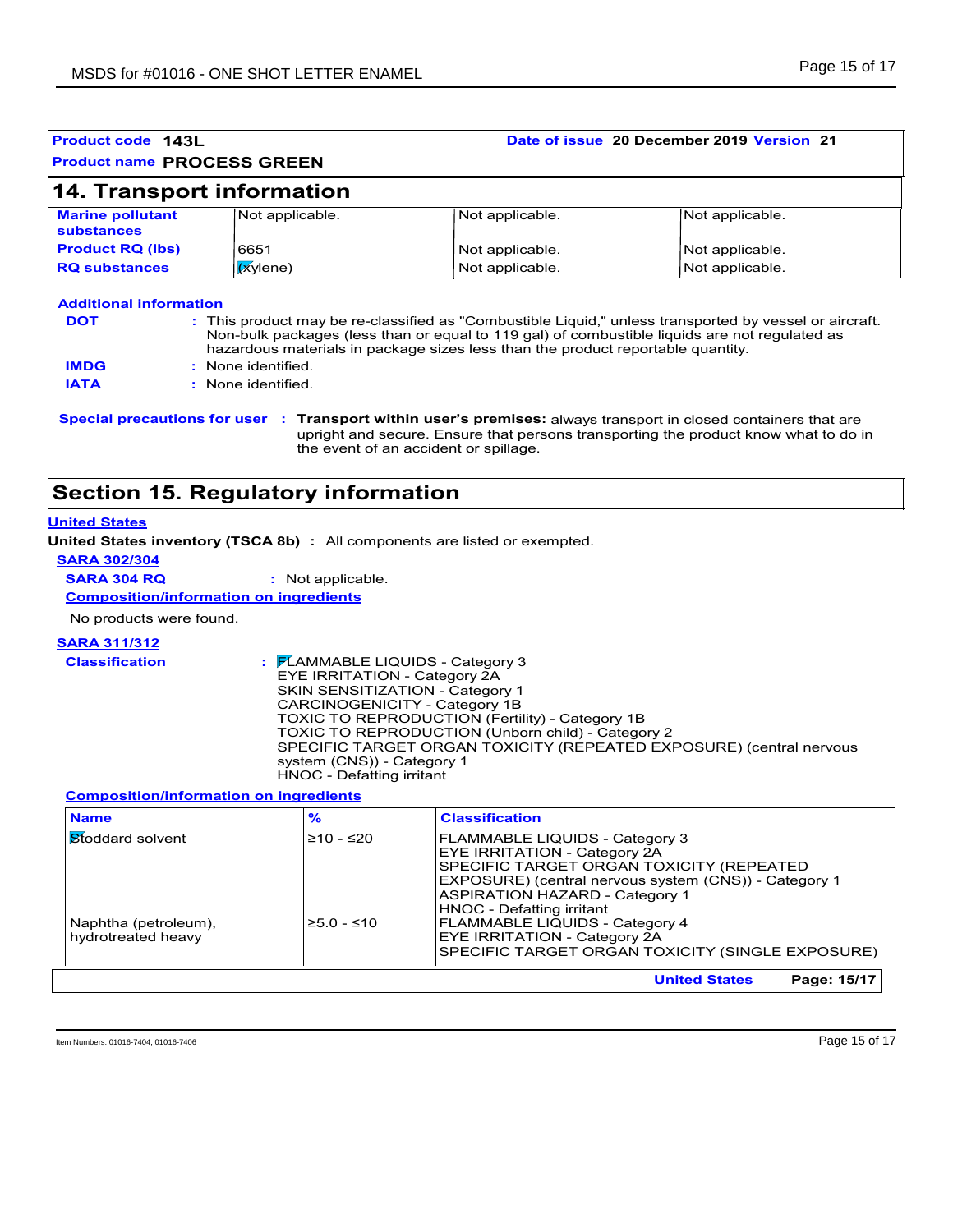### **Product code 143L Date of issue 20 December 2019 Version 21**

| <b>Section 15. Regulatory information</b> |                |                                                          |
|-------------------------------------------|----------------|----------------------------------------------------------|
|                                           |                | (Respiratory tract irritation) - Category 3              |
|                                           |                | <b>ASPIRATION HAZARD - Category 1</b>                    |
|                                           |                | <b>HNOC - Defatting irritant</b>                         |
| titanium dioxide                          | $≥5.0 - ≤10$   | <b>CARCINOGENICITY - Category 2</b>                      |
| Distillates (petroleum),                  | $≥5.0 - ≤10$   | <b>ASPIRATION HAZARD - Category 1</b>                    |
| hydrotreated light                        |                |                                                          |
| Solvent naphtha (petroleum),              | $≥0.10 - ≤2.6$ | FLAMMABLE LIQUIDS - Category 3                           |
| light aromatic                            |                | SPECIFIC TARGET ORGAN TOXICITY (SINGLE EXPOSURE)         |
|                                           |                | (Respiratory tract irritation) - Category 3              |
|                                           |                | SPECIFIC TARGET ORGAN TOXICITY (SINGLE EXPOSURE)         |
|                                           |                | (Narcotic effects) - Category 3                          |
|                                           |                | <b>ASPIRATION HAZARD - Category 1</b>                    |
|                                           |                | <b>HNOC - Defatting irritant</b>                         |
| xylene                                    | $≥0.10 - ≤2.4$ | FLAMMABLE LIQUIDS - Category 3                           |
|                                           |                | <b>ACUTE TOXICITY (dermal) - Category 4</b>              |
|                                           |                | <b>ACUTE TOXICITY (inhalation) - Category 4</b>          |
|                                           |                | <b>SKIN IRRITATION - Category 2</b>                      |
|                                           |                | EYE IRRITATION - Category 2A                             |
|                                           |                | SPECIFIC TARGET ORGAN TOXICITY (SINGLE EXPOSURE)         |
|                                           |                | (Respiratory tract irritation) - Category 3              |
|                                           |                | <b>ASPIRATION HAZARD - Category 1</b>                    |
| 2-ethylhexanoic acid, zirconium           | $\leq 1.0$     | COMBUSTIBLE DUSTS                                        |
| salt                                      |                | TOXIC TO REPRODUCTION (Fertility) (oral) - Category 2    |
|                                           |                | TOXIC TO REPRODUCTION (Unborn child) (oral) - Category 2 |
| ethylbenzene                              | 1.0            | FLAMMABLE LIQUIDS - Category 2                           |
|                                           |                | <b>ACUTE TOXICITY (inhalation) - Category 4</b>          |
|                                           |                | <b>CARCINOGENICITY - Category 2</b>                      |
|                                           |                | SPECIFIC TARGET ORGAN TOXICITY (REPEATED                 |
|                                           |                | EXPOSURE) (hearing organs) - Category 2                  |
|                                           |                | <b>ASPIRATION HAZARD - Category 1</b>                    |
|                                           |                | <b>HNOC - Defatting irritant</b>                         |
| cobalt bis(2-ethylhexanoate)              | 1.0            | EYE IRRITATION - Category 2A                             |
|                                           |                | SKIN SENSITIZATION - Category 1A                         |
|                                           |                | CARCINOGENICITY - Category 1B                            |
|                                           |                | TOXIC TO REPRODUCTION (Fertility) - Category 1B          |
| 2-butanone oxime                          | 1.0            | FLAMMABLE LIQUIDS - Category 4                           |
|                                           |                | <b>ACUTE TOXICITY (oral) - Category 4</b>                |
|                                           |                | ACUTE TOXICITY (dermal) - Category 4                     |
|                                           |                | SERIOUS EYE DAMAGE - Category 1                          |
|                                           |                | SKIN SENSITIZATION - Category 1B                         |
|                                           |                | <b>CARCINOGENICITY - Category 2</b>                      |

#### **SARA 313**

**Supplier notification**

| <b>Chemical name</b>         | <b>CAS number</b> | <b>Concentration</b> |
|------------------------------|-------------------|----------------------|
| : <b>x</b> viene             | 1330-20-7         | $1 - 5$              |
| ethvlbenzene                 | $100 - 41 - 4$    | $01 - 1$             |
| cobalt bis(2-ethylhexanoate) | 136-52-7          | $01 - 1$             |

SARA 313 notifications must not be detached from the SDS and any copying and redistribution of the SDS shall include copying and redistribution of the notice attached to copies of the SDS subsequently redistributed.

**Additional environmental information is contained on the Environmental Data Sheet for this product, which can be obtained from your PPG representative.**

|--|